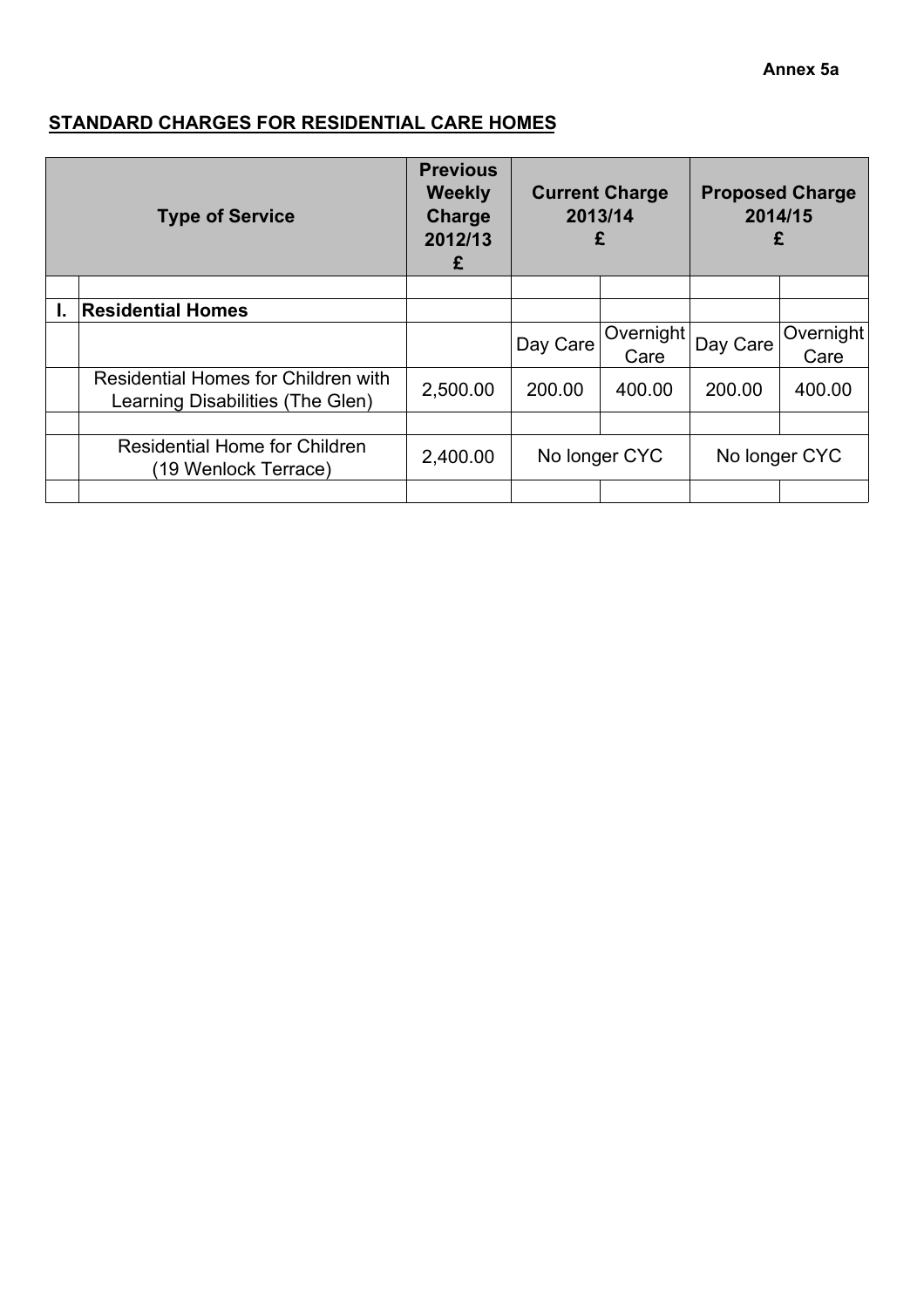## **FOSTER CARE ALLOWANCES PAYABLE FROM 1 APRIL 2014**

| Age       | <b>Previous</b><br><b>Weekly</b><br><b>Allowance</b><br>2012/13<br>£ | <b>Current</b><br><b>Weekly</b><br><b>Allowance</b><br>2013/14<br>£ | <b>Proposed</b><br><b>Weekly</b><br><b>Allowance</b><br>2014/15<br>£ |
|-----------|----------------------------------------------------------------------|---------------------------------------------------------------------|----------------------------------------------------------------------|
| $0 - 4$   | £115.99                                                              | £119.00                                                             | £122.01                                                              |
| $5 - 10$  | £129.01                                                              | £132.02                                                             | £134.05                                                              |
| $11 - 15$ | £148.05                                                              | £151.06                                                             | £154.00                                                              |
| $16 - 17$ | £175.70                                                              | £175.70                                                             | £179.06                                                              |

### **Skills Premium**

| <b>Skill Level</b>                                                                                               | <b>Previous</b><br><b>Weekly</b><br><b>Allowance</b><br>2012/13<br>£ | <b>Current</b><br><b>Weekly</b><br><b>Allowance</b><br>2013/14<br>£ | <b>Proposed</b><br><b>Weekly</b><br><b>Allowance</b><br>2014/15<br>£ |
|------------------------------------------------------------------------------------------------------------------|----------------------------------------------------------------------|---------------------------------------------------------------------|----------------------------------------------------------------------|
| 2                                                                                                                | 29.82                                                                | n/a                                                                 | n/a                                                                  |
| 3                                                                                                                | 59.64                                                                | n/a                                                                 | n/a                                                                  |
| 4                                                                                                                | 119.28                                                               | n/a                                                                 | n/a                                                                  |
| Teenagers with<br>emotional or<br>behavioural<br>difficulties/severely<br>disabled children<br>(Specific scheme) | 343.98                                                               | n/a                                                                 | n/a                                                                  |

# **Foster Carer Fees and Capacity Payments for 2014/15**

| <b>Grade</b>    | <b>Skill Fee</b> | <b>Capacity - Total payments</b> | Level on<br><b>Remittance</b> |   |
|-----------------|------------------|----------------------------------|-------------------------------|---|
|                 |                  |                                  | $3+$                          |   |
| Accredited/I    | 30.30            | 15.15                            | 30.30                         |   |
| Enhanced/II     | 60.60            | 15.15                            | 30.30                         |   |
| Experienced/III | 161.60           | 20.20                            | 40.40                         |   |
| Advanced/IV     | 471.67           | 58.96                            | 117.92                        | 5 |

**1% Increase from the 2013/14 levels**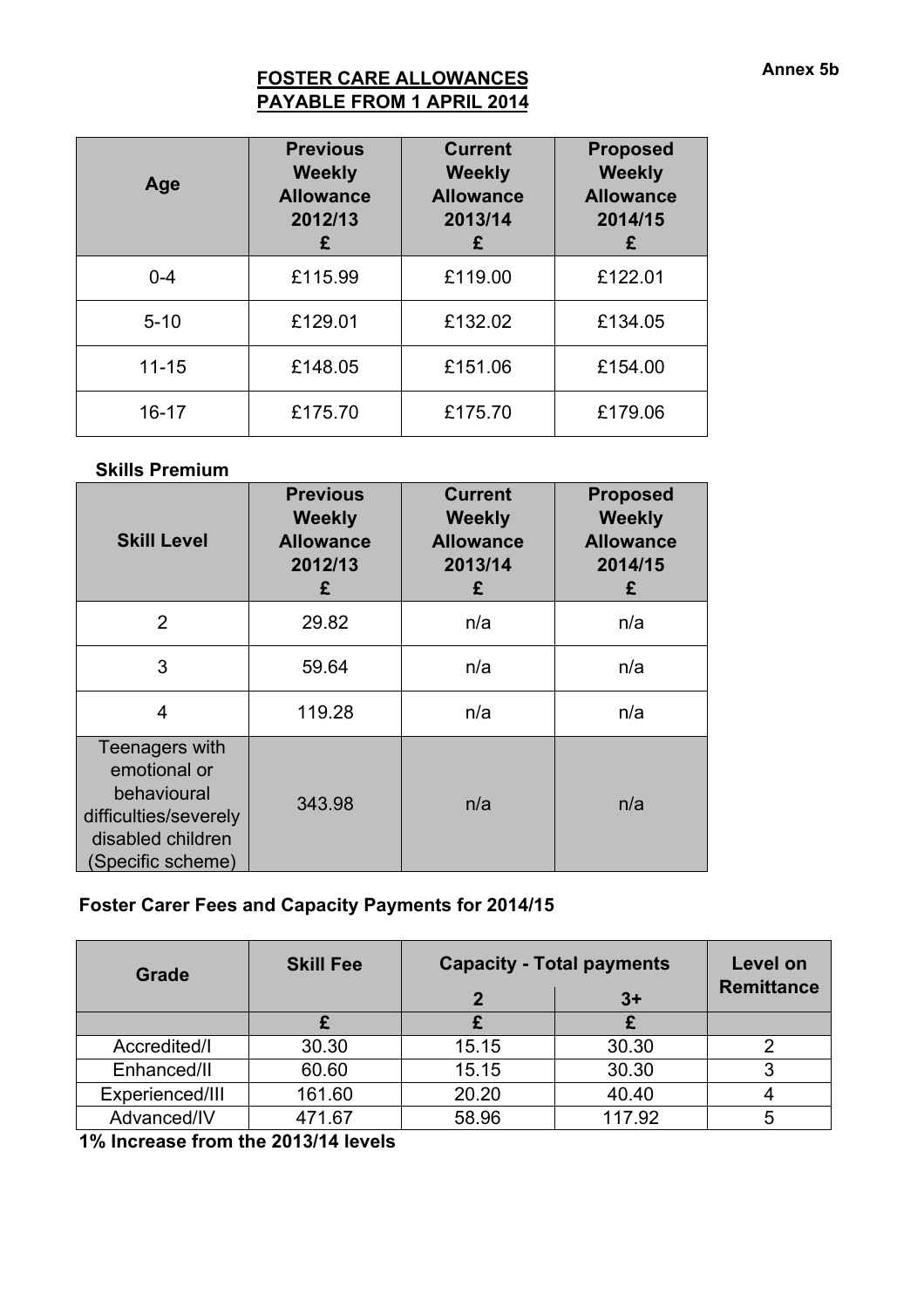## **ADDITIONAL FOSTER CARERS ALLOWANCES PAYABLE FROM 1 APRIL 2014**

|                                                          | <b>Current</b>                                                                                                                                                                                                                                        | <b>Proposed</b>  |  |  |
|----------------------------------------------------------|-------------------------------------------------------------------------------------------------------------------------------------------------------------------------------------------------------------------------------------------------------|------------------|--|--|
|                                                          | <b>Allowance</b>                                                                                                                                                                                                                                      | <b>Allowance</b> |  |  |
|                                                          | 2013/14                                                                                                                                                                                                                                               | 2014/15          |  |  |
|                                                          | £                                                                                                                                                                                                                                                     | £                |  |  |
| <b>Children attending Boarding School</b>                | 50% of scale allowance during term time                                                                                                                                                                                                               |                  |  |  |
| Children in hospital or otherwise<br>unexpectedly absent | First four weeks - full scale allowance                                                                                                                                                                                                               |                  |  |  |
| Children unemployed on DSS allowance                     | Approved weekly allowance less prevailing<br><b>DSS</b> allowance                                                                                                                                                                                     |                  |  |  |
| Children who are working                                 | The foster parents of working children will<br>have their allowance reduced by the amount<br>the child contributes towards his/her keep.<br>The amount being subject to negotiation<br>between the foster parents, the child and the<br>social worker |                  |  |  |
| <b>School Clothing Grants:</b>                           |                                                                                                                                                                                                                                                       |                  |  |  |
| Primary School Up to 92.58                               |                                                                                                                                                                                                                                                       | Up to 92.58      |  |  |
| Secondary School Up to 194.35                            |                                                                                                                                                                                                                                                       | Up to 194.35     |  |  |
| On Starting Employment Grant                             | Up to 390.96                                                                                                                                                                                                                                          | Up to 390.96     |  |  |
| <b>Christmas and Birthday Allowance</b>                  | 1 x weekly rate                                                                                                                                                                                                                                       |                  |  |  |
| <b>Holiday Allowance</b>                                 | Up to 3 x weekly rate                                                                                                                                                                                                                                 |                  |  |  |
| Initial Clothing/Placement Allowance                     | Up to 5 x weekly rate                                                                                                                                                                                                                                 |                  |  |  |
| Miscellaneous Allowance                                  | Freeze as other allowances                                                                                                                                                                                                                            |                  |  |  |
| <b>Foster Carer Mileage Rate</b>                         | 37.8p per mile                                                                                                                                                                                                                                        | 37.8p per mile   |  |  |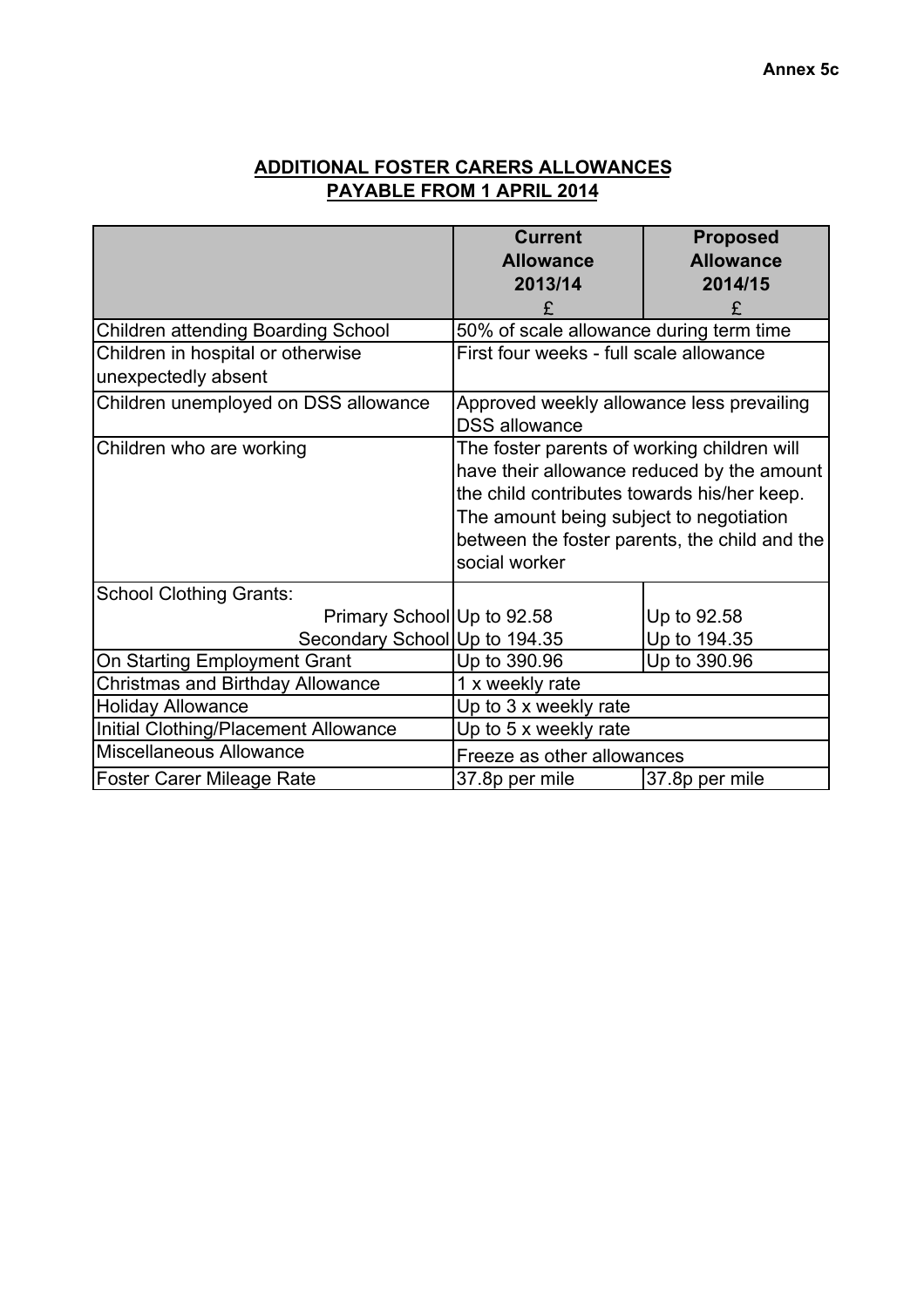## **ADOPTION ALLOWANCES RESIDENCE ORDER ALLOWANCES PAYABLE FROM 1 APRIL 2014**

| Age       | <b>Previous</b><br>2012/13 | <b>Current</b><br>Weekly Allowance Weekly Allowance Weekly Allowance<br>2013/14 | <b>Proposed</b><br>2014/15 |
|-----------|----------------------------|---------------------------------------------------------------------------------|----------------------------|
|           | £                          | £                                                                               | £                          |
| $0 - 4$   | 60.38                      | 60.38                                                                           | 60.38                      |
| $5 - 10$  | 73.67                      | 73.67                                                                           | 73.67                      |
| $11 - 12$ | 83.92                      | 83.92                                                                           | 83.92                      |
| $13 - 15$ | 90.28                      | 90.28                                                                           | 90.28                      |
| $16+$     | 120.61                     | 120.61                                                                          | 120.61                     |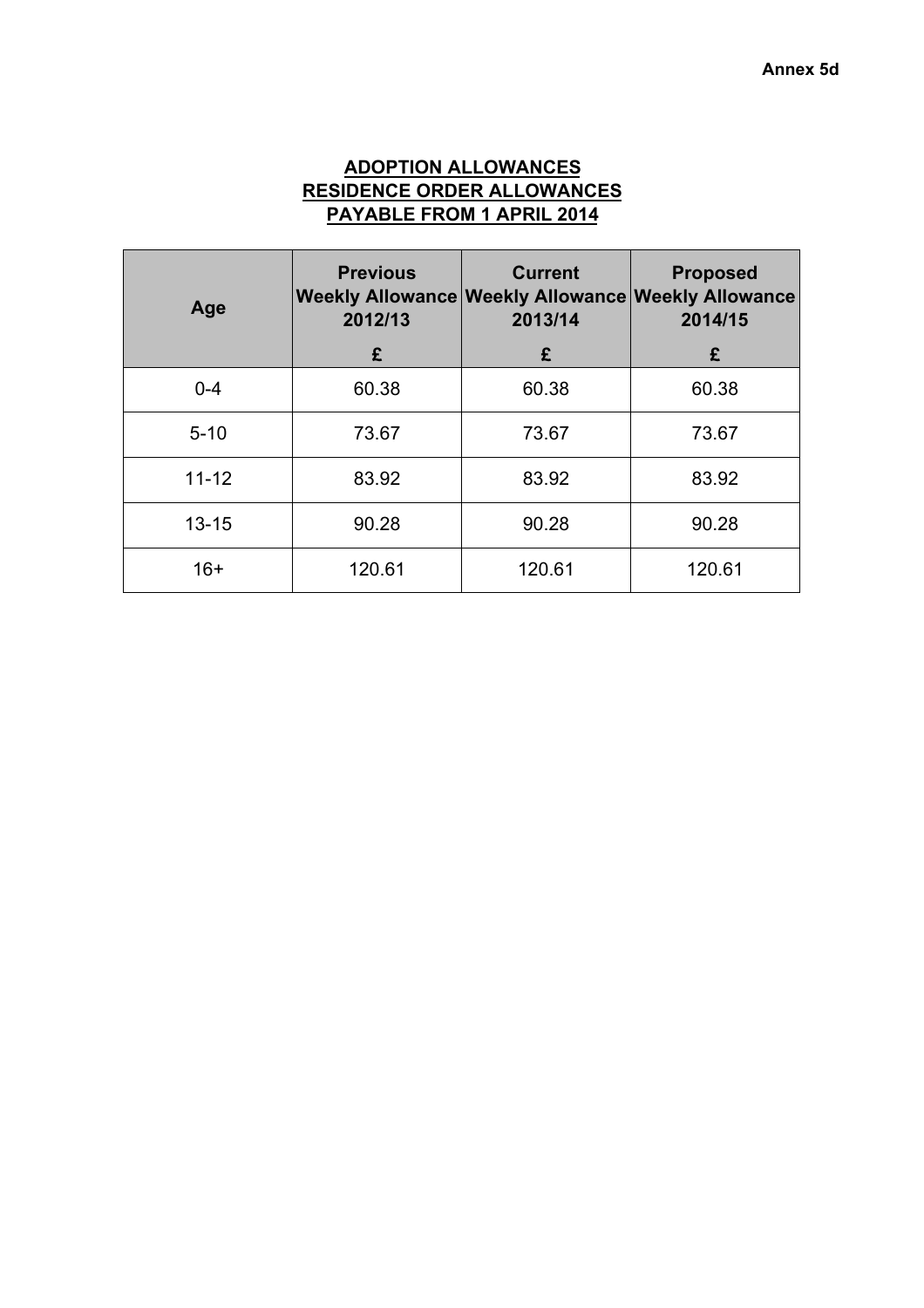## **SHORT BREAKS ALLOWANCES SITTING SERVICE ALLOWANCES PAYABLE FROM 1 APRIL 2014**

|                  | Standard<br><b>Sharing Care</b> | Standard<br><b>Sharing Care</b> | Allowance paid to<br>carer of child with | Allowance paid to<br>carer of child with |
|------------------|---------------------------------|---------------------------------|------------------------------------------|------------------------------------------|
|                  | Current                         | Proposed                        | additional health                        | more complex care                        |
|                  | <b>Weekly Allowance</b>         | <b>Weekly Allowance</b>         | needs                                    | needs                                    |
| <b>Time Band</b> | 2013/14                         | 2014/15                         | $(i.e. std allow. +$                     | $(i.e. std allow. +$                     |
|                  | £                               | £                               | 70% enhancement)                         | 60% enhancement)                         |
|                  |                                 |                                 | Proposed                                 | Proposed                                 |
|                  |                                 |                                 | <b>Weekly Allowance</b>                  | <b>Weekly Allowance</b>                  |
|                  |                                 |                                 | 2014/15                                  | 2014/15                                  |
|                  |                                 |                                 | £                                        | £                                        |
| $0-4$            |                                 |                                 | 29.33                                    | 27.60                                    |
| hours            | 16.93                           | 17.25                           | $(i.e. 17.25 + 12.08)$                   | $(i.e. 17.25 + 10.35)$                   |
| $4 - 8$          | 25.34                           | 25.82                           | 43.89                                    | 41.31                                    |
| hours            |                                 |                                 | $(i.e. 25.82 + 18.07)$                   | $(i.e. 25.82 + 15.49)$                   |
| $8 - 12$         | 33.80                           | 34.44                           | 58.55                                    | 55.10                                    |
| hours            |                                 |                                 | $(i.e. 34.44 + 24.11)$                   | $(i.e. 34.44 + 20.66)$                   |
| $12 - 24$        | 50.66                           | 51.62                           | 87.75                                    | 82.59                                    |
| hours            |                                 |                                 | $(i.e. 51.62 + 36.13)$                   | $(i.e. 51.62 + 30.97)$                   |

## **Contract Care Scheme**

|                    | <b>Previous Weekly</b> | <b>Current Weekly</b> | <b>Proposed Weekly</b> |
|--------------------|------------------------|-----------------------|------------------------|
|                    | Allowance 2012/13      | Allowance 2013/14     | Allowance 2014/15      |
| Contract<br>Carers | 343.98                 | 343.98                | 350.52                 |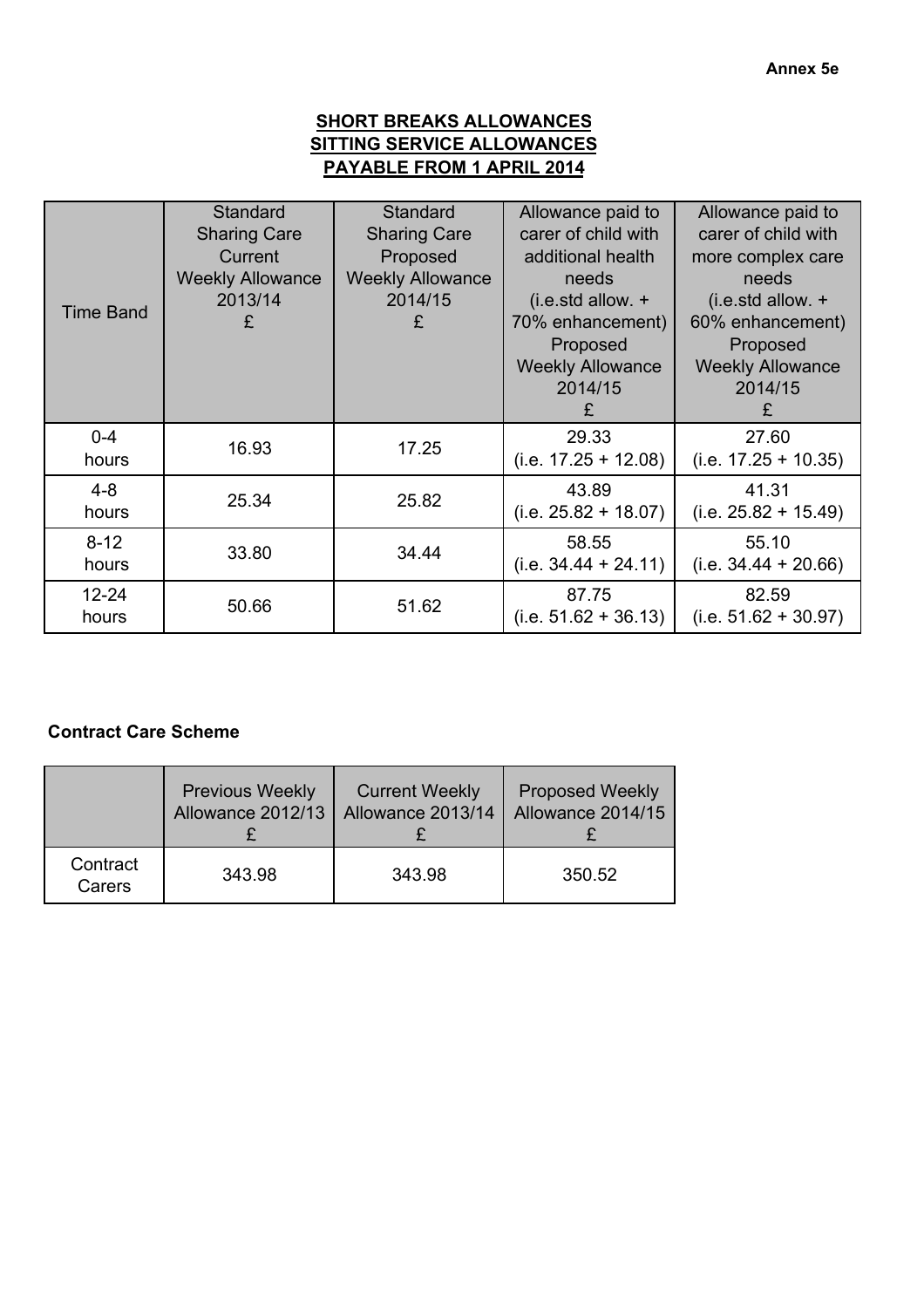## **SPECIAL GUARDIANSHIP ALLOWANCES PAYABLE FROM 1 APRIL 2014**

| Age       | <b>Previous</b><br><b>Weekly</b><br><b>Allowance</b><br>2012/13<br>£ | <b>Current</b><br><b>Weekly</b><br><b>Allowance</b><br>2013/14<br>£ | <b>Proposed</b><br><b>Weekly</b><br><b>Allowance</b><br>2014/15<br>£ |
|-----------|----------------------------------------------------------------------|---------------------------------------------------------------------|----------------------------------------------------------------------|
| $0 - 4$   | £115.99                                                              | £119.00                                                             | £122.01                                                              |
| $5 - 10$  | £129.01                                                              | £132.02                                                             | £134.05                                                              |
| $11 - 15$ | £148.05                                                              | £151.06                                                             | £154.00                                                              |
| $16 - 17$ | £175.70                                                              | £175.70                                                             | £179.06                                                              |

Note: An amount equivalent to the Child Benefit entitlement will be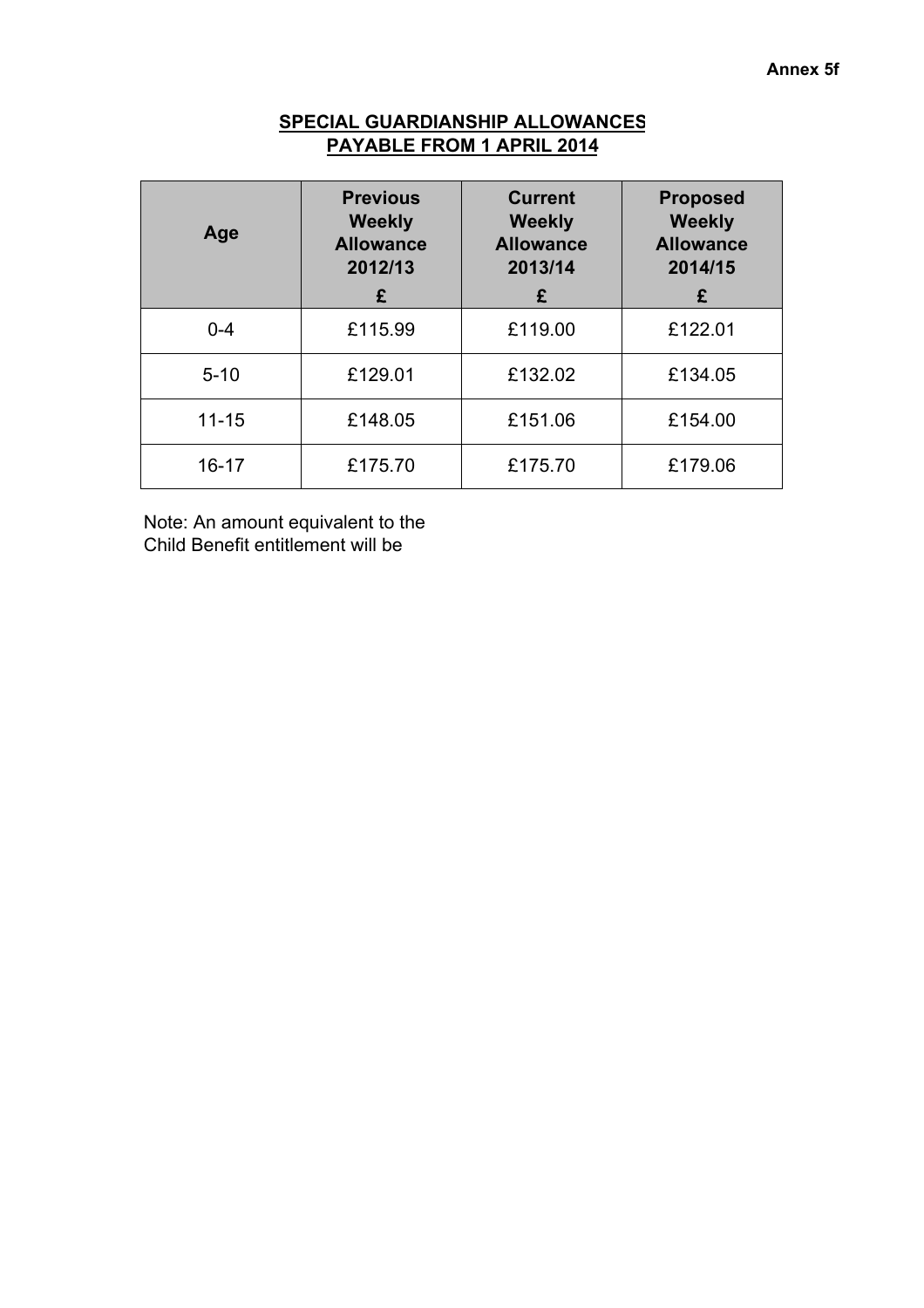| <b>ENVIRONMENTAL HEALTH</b>                           | 2013/14          | 2014/15          |                |
|-------------------------------------------------------|------------------|------------------|----------------|
|                                                       | Charge           | Charge           |                |
|                                                       | (Before VAT)     | (Before VAT)     | Increase       |
|                                                       | £                | £                | £              |
| <b>HEALTH &amp; SAFETY</b>                            |                  |                  |                |
| <b>SKIN PIERCERS</b>                                  |                  |                  |                |
| a) Tattooists<br>b) Skin Piercers                     | 304.86<br>304.86 | 320.00<br>320.00 | 15.14<br>15.14 |
| c) Premises                                           | 304.86           | 320.00           | 15.14          |
| 1/4ly payment available by Standing Order             |                  |                  |                |
|                                                       |                  |                  |                |
| <b>POLLUTION CONTROL</b>                              |                  |                  |                |
| <b>NOISE MONITORING EQUIPMENT - CONTRACT SERVICES</b> |                  |                  |                |
| HIRE/CONSULTANCY AND COURT CASES                      |                  |                  |                |
| Senior Officers (Grade 9 and above)                   | 46.16            | 48.46            | 2.30           |
| <b>Other Officers</b>                                 | 34.57            | 36.30            | 1.73           |
|                                                       |                  |                  |                |
| <b>FOOD &amp; SAFETY UNIT</b>                         |                  |                  |                |
| UNSOUND/UNSALEABLE FOOD                               |                  |                  |                |
| <b>Issue of Certificates</b>                          | 46.29            | 48.60            | 2.31           |
| Collection by van                                     | 59.87            | 63.00            | 3.13           |
| <b>EXPORT CERTIFICATES</b>                            | 54.48            | 57.20            | 2.72           |
| <b>LETTER OF ADVICE</b>                               |                  |                  |                |
| Letter confimring food premises                       | 37.80            | 39.70            | 1.90           |
| <b>ANIMAL HEALTH</b>                                  |                  |                  |                |
| Pet Shop                                              | 212.61           | 223.24           | 10.63          |
| Animal Boarding                                       | 212.61           | 223.24           | 10.63          |
| Home Boarding Licence                                 | 97.40            | 102.27           | 4.87           |
| Dog Breeding Establishment                            | 212.61           | 223.24           | 10.63          |
| Dangerous Wild Animals                                | 585.55           | 614.82           | 29.27          |
| <b>Riding Establishments</b>                          | 244.68           | 256.91           | 12.23          |
| Performing Animals Registration<br><b>Stray Dogs</b>  | 73.31            | 76.97            | 3.66           |
| Reclaim Fee (Statutory fee)                           | 60.00            | 63.00            | 3.00           |
| Kennels Fees - Statute only allows the local          |                  |                  |                |
| authority to recover the costs of kennelling the      |                  |                  |                |
| stray                                                 | 9.71             | 10.20            | 0.49           |
|                                                       |                  |                  |                |
| <b>Microchipping Dogs</b>                             | 10.00            | 10.00            | 0.00           |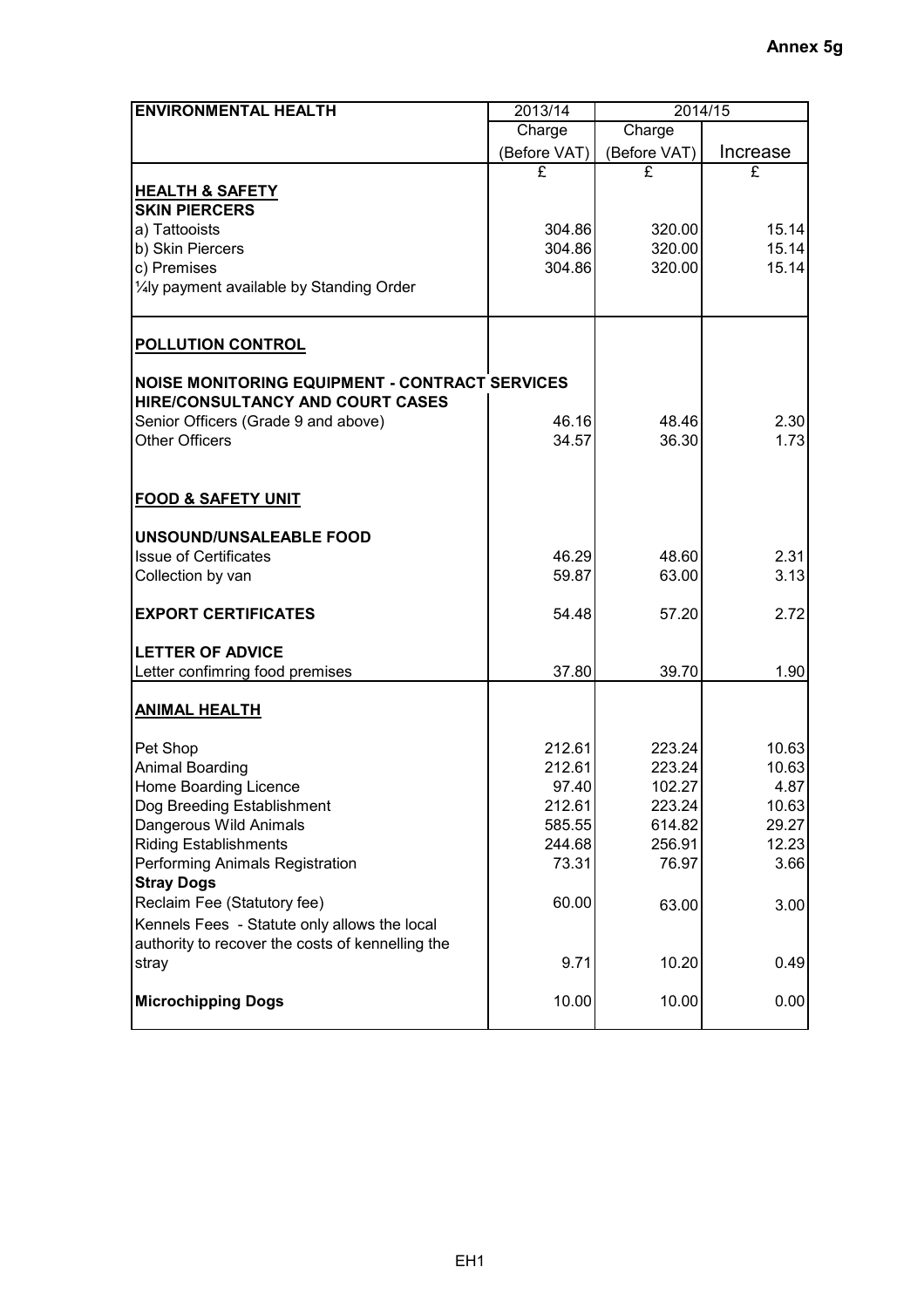| <b>TRADING STANDARDS</b>                                                                                                                | 2013/14        |                | 2014/15      |
|-----------------------------------------------------------------------------------------------------------------------------------------|----------------|----------------|--------------|
|                                                                                                                                         | Charge         | Charge         | Increase     |
|                                                                                                                                         | £              | £              | £            |
| <b>FEES FOR THE TESTING AND VERIFICATION OF WEIGHING AND</b><br><b>IMEASURING INSTRUMENTS</b>                                           |                |                |              |
| Senior Officers (Grade 9 and above)                                                                                                     | 46.16          | 48.46          | 2.30         |
| Other officers                                                                                                                          | 34.57          | 36.30          | 1.73         |
| <b>Poisons Act</b><br>Initial registration in the Council's list of persons entitled to sell Part II<br>Poisons                         | 34.30          | 36.15          |              |
| Re-registration in subsequent year                                                                                                      | 18.08          | 18.98          | 1.85<br>0.90 |
|                                                                                                                                         | 9.24           | 9.70           |              |
| Change in details of registration.                                                                                                      |                |                | 0.46         |
| <b>Performing Animals Registration</b>                                                                                                  | 73.31          | 76.97          | 3.66         |
| <b>Explosives Licensing \ Registration (Statutory Charges)</b>                                                                          |                |                |              |
| Licence Fee (as a fireworks retailer) outside traditional selling periods                                                               | 500.00         | 500.00         | 0.00         |
| <b>Court Cases</b><br>Court Costs awarded as the result of a successful case - all teams<br>(based on a hourly charge per officer hour) |                |                |              |
| Senior Officers (Grade 9 and above)<br>Other officers                                                                                   | 46.16<br>34.57 | 48.46<br>36.30 | 2.30<br>1.73 |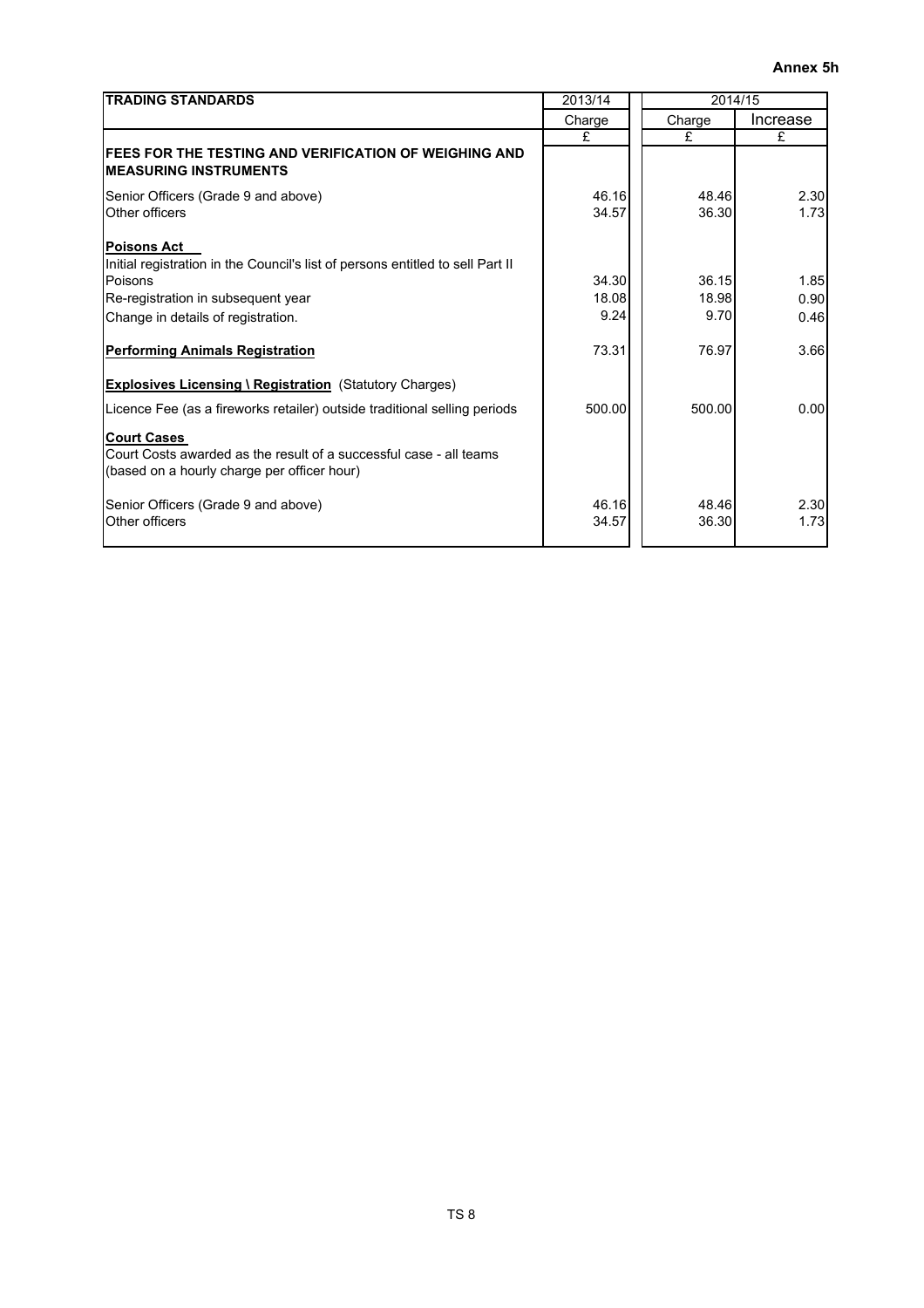| <b>REGULATORY SERVICES</b>                                                                        | 2013/14         | 2014/15         |              |
|---------------------------------------------------------------------------------------------------|-----------------|-----------------|--------------|
|                                                                                                   | Charge          | Charge          |              |
|                                                                                                   | (Before VAT)    | (Before VAT)    | Increase     |
|                                                                                                   | £               | £               | £            |
| <b>LICENSING ACT 2003 (Statutory Fee)</b>                                                         |                 |                 |              |
| <b>PREMISES LICENCE</b>                                                                           |                 |                 |              |
| a) Annual Maintenance                                                                             |                 |                 |              |
| Rateable Value Band :-                                                                            |                 |                 |              |
| A - nil to £4300                                                                                  | 70.00           | 70.00           | 0.00         |
| B - £4301 to £33000                                                                               | 180.00          | 180.00          | 0.00         |
| C - £33001 to £87000                                                                              | 295.00          | 295.00          | 0.00         |
| D - £87001 to £125000                                                                             | 320.00          | 320.00          | 0.00         |
| $E - £125001$ and above.                                                                          | 350.00          | 350.00          | 0.00         |
| b) Premises Primarily Serving Alcohol in :-                                                       |                 |                 |              |
| Rateable Value Band :-                                                                            |                 |                 |              |
| D - annual maintenance fee * 2                                                                    | 640.00          | 640.00          | 0.00         |
| E - annual maintenance fee * 3                                                                    | 1,050.00        | 1,050.00        | 0.00         |
| c) Grant of Licence/variation                                                                     |                 |                 |              |
| Rateable Value Band :-                                                                            |                 |                 |              |
| A - nil to £4300                                                                                  | 100.00          | 100.00          | 0.00         |
| B - £4301 to £33000                                                                               | 190.00          | 190.00          | 0.00         |
| C - £33001 to £87000                                                                              | 315.00          | 315.00          | 0.00         |
| D - £87001 to £125000                                                                             | 450.00          | 450.00          | 0.00         |
| $E - £125001$ and above.                                                                          | 635.00          | 635.00          | 0.00         |
| d) Grant/variation of premises Primarily Serving Alcohol in :-                                    |                 |                 |              |
| Rateable Value Band :-                                                                            |                 |                 |              |
| D - licence fee * 2                                                                               | 900.00          | 900.00          | 0.00         |
| E - licence fee * 3                                                                               | 1,905.00        | 1,905.00        | 0.00         |
| e) Minor Variations                                                                               | 89.00           | 89.00           | 0.00         |
| PERSONAL LICENCES, TEMPORARY EVENTS AND OTHER                                                     |                 |                 |              |
| <b>FEES</b>                                                                                       |                 |                 |              |
| a) Application for a grant or renewal of personal licence                                         | 37.00           | 37.00           | 0.00         |
| b) Temporary event notice                                                                         | 21.00           | 21.00           | 0.00         |
| c) Theft, loss, etc, of premises licence or summary<br>d) Application fro a provisional statement | 10.50<br>315.00 | 10.50<br>315.00 | 0.00<br>0.00 |
| e) Notification of change of name or address prem lice                                            | 10.50           | 10.50           | 0.00         |
| f) Application to vary DPS                                                                        | 23.00           | 23.00           | 0.00         |
| g) Application for transfer of premises licence                                                   | 23.00           | 23.00           | 0.00         |
| h) Interim authority notice following death, etc. of licence holder                               | 23.00           | 23.00           | 0.00         |
| i) Theft, loss, etc. of certificate of summary                                                    | 10.50           | 10.50           | 0.00         |
| j) Notification of change of name or alteration of rules of club                                  | 10.50           | 10.50           | 0.00         |
| k) Change of relevant registered address of club                                                  | 10.50           | 10.50           | 0.00         |
| I) Theft, loss, etc. of temporary event notice                                                    | 10.50           | 10.50           | 0.00         |
| m) Theft, loss, etc. of personal licence                                                          | 10.50           | 10.50           | 0.00         |
| n) Duty to notify change of name and address personal lic                                         | 10.50           | 10.50           | 0.00         |
| o) Right of freeholder, etc. to be notified of licensing matters                                  | 10.50           | 10.50           | 0.00         |
| p) Supply of copies of information contained in register                                          | 10.50           | 10.50           | 0.00         |
| q) Mandatory alcohol condition for DPS to be disapplied - new fee                                 | 23.00           | 23.00           | 0.00         |
|                                                                                                   |                 |                 |              |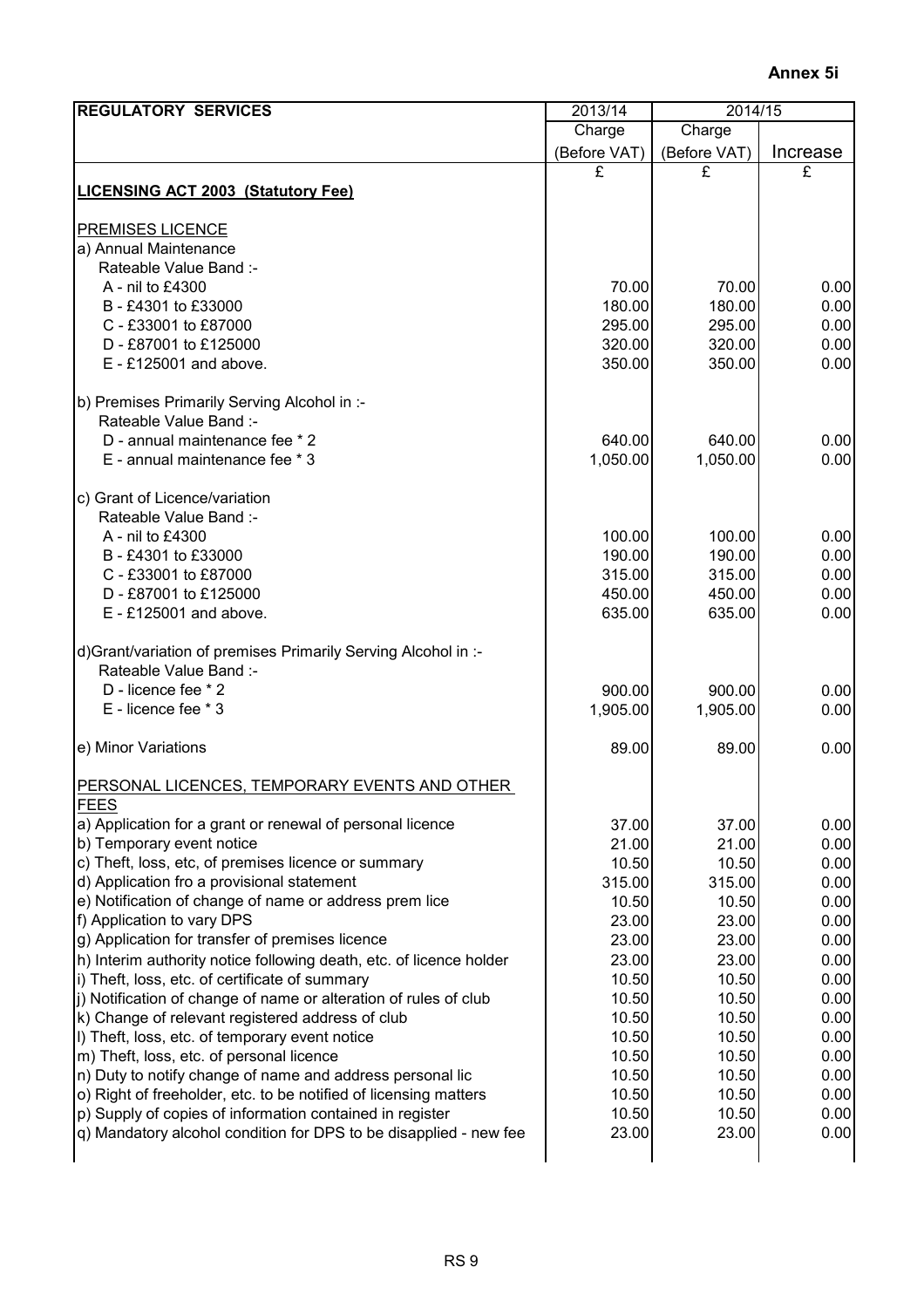| <b>REGULATORY SERVICES</b>                              | 2013/14      | 2014/15      |          |  |
|---------------------------------------------------------|--------------|--------------|----------|--|
|                                                         | Charge       | Charge       |          |  |
|                                                         | (Before VAT) | (Before VAT) | Increase |  |
|                                                         | £            | £            | £        |  |
| EXCEPTIONALLY LARGE EVENTS                              |              |              |          |  |
| Number in attendance at any one time, additional fee :- |              |              |          |  |
| 5000 to 9999                                            | 1,000.00     | 1,000.00     | 0.00     |  |
| 10000 to 14999                                          | 2,000.00     | 2,000.00     | 0.001    |  |
| 15000 to 19999                                          | 4,000.00     | 4,000.00     | 0.001    |  |
| 20000 to 29999                                          | 8,000.00     | 8,000.00     | 0.00     |  |
| 30000 to 39999                                          | 16,000.00    | 16,000.00    | 0.00     |  |
| 40000 to 49999                                          | 24,000.00    | 24,000.00    | 0.00     |  |
| 50000 to 59999                                          | 32,000.00    | 32,000.00    | 0.001    |  |
| 60000 to 69999                                          | 40,000.00    | 40,000.00    | 0.001    |  |
| 70000 to 79999                                          | 48,000.00    | 48,000.00    | 0.001    |  |
| 80000 to 89999                                          | 56,000.00    | 56,000.00    | 0.001    |  |
| 90000 and over                                          | 64,000.00    | 64,000.00    | 0.001    |  |
|                                                         |              |              |          |  |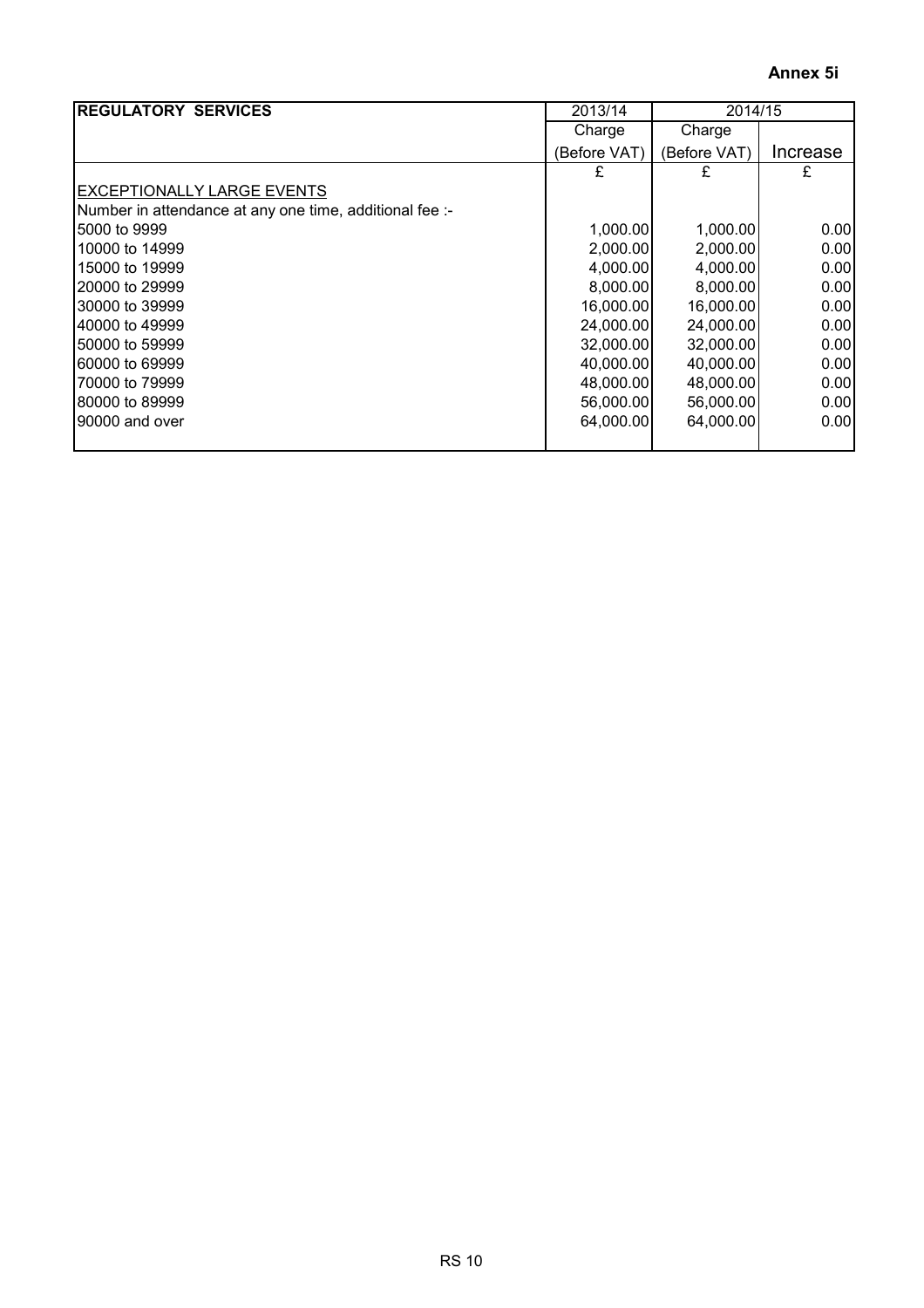| <b>REGULATORY SERVICES</b>                            | 2013/14<br>2014/15 |              |             |
|-------------------------------------------------------|--------------------|--------------|-------------|
|                                                       | Charge             | Charge       |             |
|                                                       | (Before VAT)       | (Before VAT) | Increase    |
|                                                       | £                  | £            | £           |
| <b>GAMBLING ACT</b>                                   |                    |              |             |
| a) Bingo                                              |                    |              |             |
| Grant                                                 | 2,800.00           | 2,800.00     | 0.00        |
| Variation                                             | 1,400.00           | 1,400.00     | 0.00        |
| <b>Transfer</b>                                       | 960.00             | 960.00       | 0.00        |
| Reinstatement & Conversion of Provisional Statement   | 960.00             | 960.00       | 0.00        |
| <b>Provisional Statement</b>                          | 2,800.00           | 2,800.00     | 0.00        |
| <b>Annual Charge</b>                                  | 840.00             | 840.00       | 0.00        |
| b) Adult Gaming Centre                                |                    |              |             |
| Grant                                                 | 1,600.00           | 1,600.00     | 0.00        |
| Variation                                             | 800.00             | 800.00       | 0.00        |
| Transfer                                              | 960.00             | 960.00       | 0.00        |
| Reinstatement & Conversion of Provisional Statement   | 960.00             | 960.00       | 0.00        |
| <b>Provisional Statement</b>                          | 1,600.00           | 1,600.00     | 0.00        |
| <b>Annual Charge</b>                                  | 840.00             | 840.00       | 0.00        |
| c) Betting (track)                                    |                    |              |             |
| Grant                                                 | 2,000.00           | 2,000.00     | 0.00        |
| Variation                                             | 1,000.00           | 1,000.00     | 0.00        |
| <b>Transfer</b>                                       | 760.00             | 760.00       | 0.00        |
| Reinstatement & Conversion of Provisional Statement   | 2,000.00           | 760.00       | $-1,240.00$ |
| <b>Provisional Statement</b>                          | 2,000.00           | 2,000.00     | 0.00        |
| <b>Annual Charge</b>                                  | 840.00             | 840.00       | 0.00        |
| d) Family Entertainment Centre                        |                    |              |             |
| Grant                                                 | 1,600.00           | 1,600.00     | 0.00        |
| Variation                                             | 800.00             | 800.00       | 0.00        |
| Transfer                                              | 760.00             | 760.00       | 0.00        |
| Reinstatement & Conversion of Provisional Statement   | 760.00             | 760.00       | 0.00        |
| <b>Provisional Statement</b>                          | 1,600.00           | 1,600.00     | 0.00        |
| <b>Annual Charge</b>                                  | 635.00             | 635.00       | 0.00        |
| e) Betting (Other)                                    |                    |              |             |
| Grant                                                 | 2,400.00           | 2,400.00     | 0.00        |
| Variation                                             | 1,200.00           | 1,200.00     | 0.00        |
| <b>Transfer</b>                                       | 960.00             | 960.00       | 0.00        |
| Reinstatement & Conversion of Provisional Statement   | 960.00             | 960.00       | 0.00        |
| <b>Provisional Statement</b>                          | 2,400.00           | 2,400.00     | 0.00        |
| <b>Annual Charge</b>                                  | 515.00             | 515.00       | 0.00        |
|                                                       |                    |              |             |
| a) Gaming Machines in Alcohol Licensed Premises       |                    |              |             |
| <b>Automatic Entitlement</b>                          | 50.00              | 50.00        | 0.00        |
| b) Licensed Premises Gaming Machine Permits           |                    |              |             |
| Grant                                                 | 150.00             | 150.00       | 0.00        |
| Variation                                             | 100.00             | 150.00       | 50.00       |
| Transfer                                              | 25.00              | 25.00        | 0.00        |
| <b>Annual Fee</b>                                     | 50.00              | 50.00        | 0.00        |
| c) Club Gaming & Club Machine Permits                 |                    |              |             |
| Grant                                                 | 200.00             | 200.00       | 0.00        |
| Renewal                                               | 200.00             | 200.00       | 0.00        |
| Renewal for holder of Club Prem Cert under Lic Act 03 | 100.00             | 100.00       | 0.00        |
| <b>Annual Fee</b>                                     | 50.00              | 50.00        | 0.00        |
| Copy of Permit                                        | 15.00              | 15.00        | 0.00        |
| Lotteries                                             |                    |              |             |
| a) Registration                                       | 40.00              | 40.00        | 0.00        |
| b) Annual Fee                                         | 20.00              | 20.00        | 0.00        |
|                                                       |                    |              |             |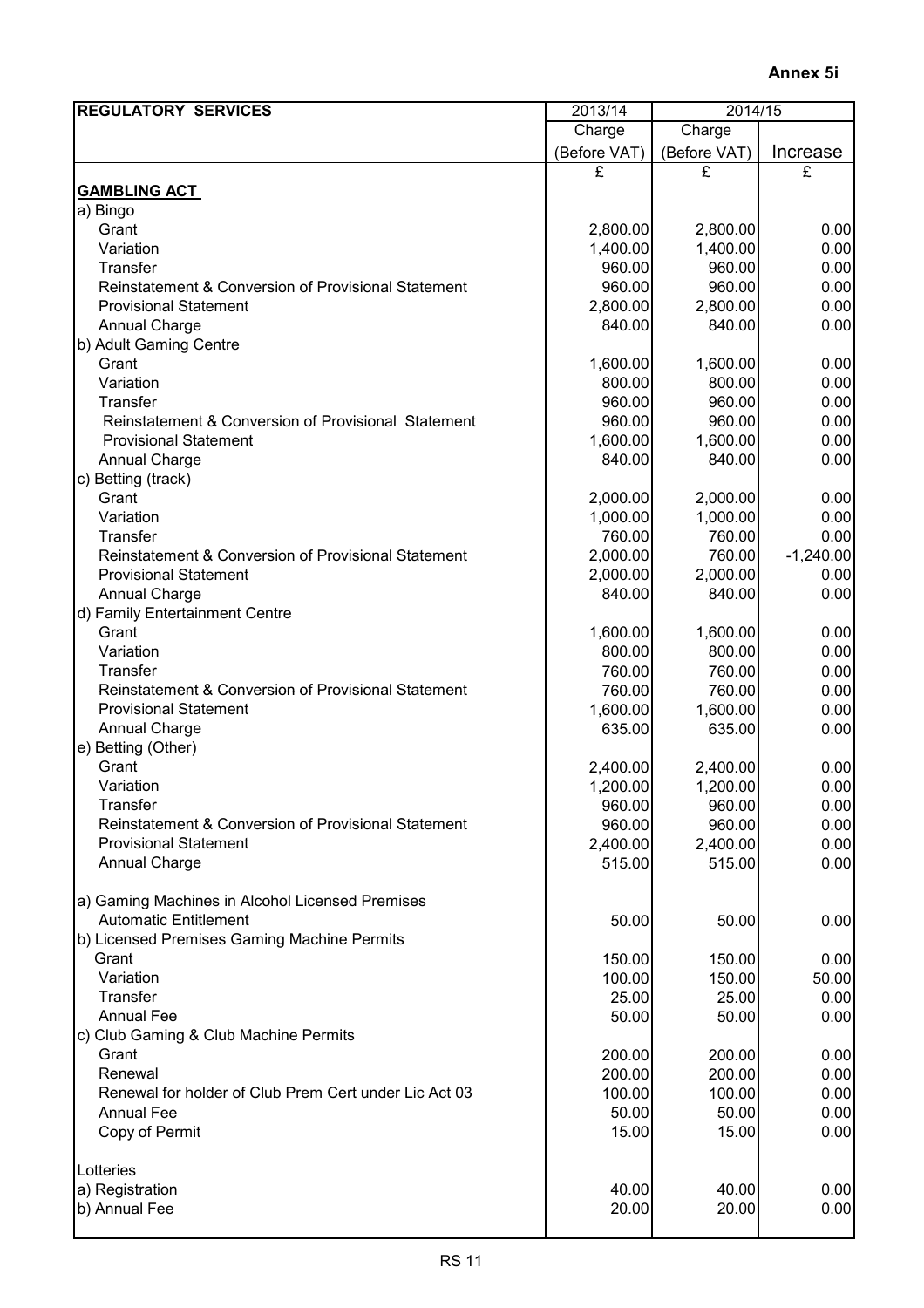| <b>REGULATORY SERVICES</b>                                 | 2013/14<br>2014/15 |                |              |
|------------------------------------------------------------|--------------------|----------------|--------------|
|                                                            | Charge             | Charge         |              |
|                                                            | (Before VAT)       | (Before VAT)   | Increase     |
|                                                            | £                  | £              | £            |
|                                                            |                    |                |              |
| <b>STREET TRADING CONSENTS</b><br><b>INSIDE CITY WALLS</b> |                    |                |              |
| <b>Artists</b>                                             | 2,000.00           | 2,000.00       | 0.00         |
| <b>Buskers</b> etc                                         | 2,375.00           | 2,375.00       | 0.00         |
| <b>OUTSIDE CITY WALLS</b>                                  |                    |                |              |
| Ice Cream                                                  | 1,600.00           | 1,600.00       | 0.00         |
| Food                                                       | 1,500.00           | 1,500.00       | 0.00         |
| Non Food                                                   | 725.00             | 725.00         | 0.00         |
| <b>OCCASIONAL</b>                                          |                    |                |              |
| Food<br>Non Food                                           | 55.00<br>40.00     | 55.00<br>40.00 | 0.00<br>0.00 |
| Charities                                                  | 14.50              | 14.50          | 0.00         |
|                                                            |                    |                |              |
| <b>INDIVIDUALLY ASSESSED SITES</b>                         | 137,915.00         | 137,915.00     | 0.00         |
|                                                            |                    |                |              |
| <b>CAR BOOT SALES (commercial)</b>                         |                    |                |              |
| Less than 15 traders                                       | 75.00              | 75.00          | 0.00         |
| 15 - 50 traders                                            | 148.00             | 148.00         | 0.00         |
| 50 - 100 traders                                           | 300.00             | 300.00         | 0.00         |
| More than 100 traders                                      | 410.00             | 410.00         | 0.00         |
| Charities                                                  | 15.00              | 15.00          | 0.00         |
|                                                            |                    |                |              |
| <b>SEX ESTABLISHMENTS</b>                                  |                    |                |              |
| Grant of new licence                                       | 8,000.00           | 2,600.00       | $-5,400.00$  |
| Renewal/transfer of licence shop/cinema                    | 4,000.00           | 1,100.00       | $-2,900.00$  |
| Renewal/transfer of licence sexual entertainment venue     | 4,000.00           | 1,300.00       | $-2,700.00$  |
| Variation                                                  | n/a                | 805.00         | n/a          |
| - payments may be made in instalments                      |                    |                |              |
| in which case a charge of £10.00 per payment is made.      |                    |                |              |
| Scrap Metal Dealers - renewalable 3 yearly *               |                    |                |              |
| Grant / renewal site licence                               | 441.00             | 441.00         | 0.00         |
| Grant / renewal site licence (2 sites)                     | 596.00             | 596.00         | 0.00         |
| Grant / renewal site licence (3 sites)                     | 751.00             | 751.00         | 0.00         |
| Grant / renewal collectors licence                         | 246.00             | 246.00         | 0.00         |
| <b>Variation</b>                                           | 120.00             | 120.00         | 0.00         |
| Variation change of name / address                         | 52.00              | 52.00          | 0.00         |
|                                                            |                    |                |              |

 \* FOR INFO New from October 13 valid for 3 yrs all licences are issued until 16/17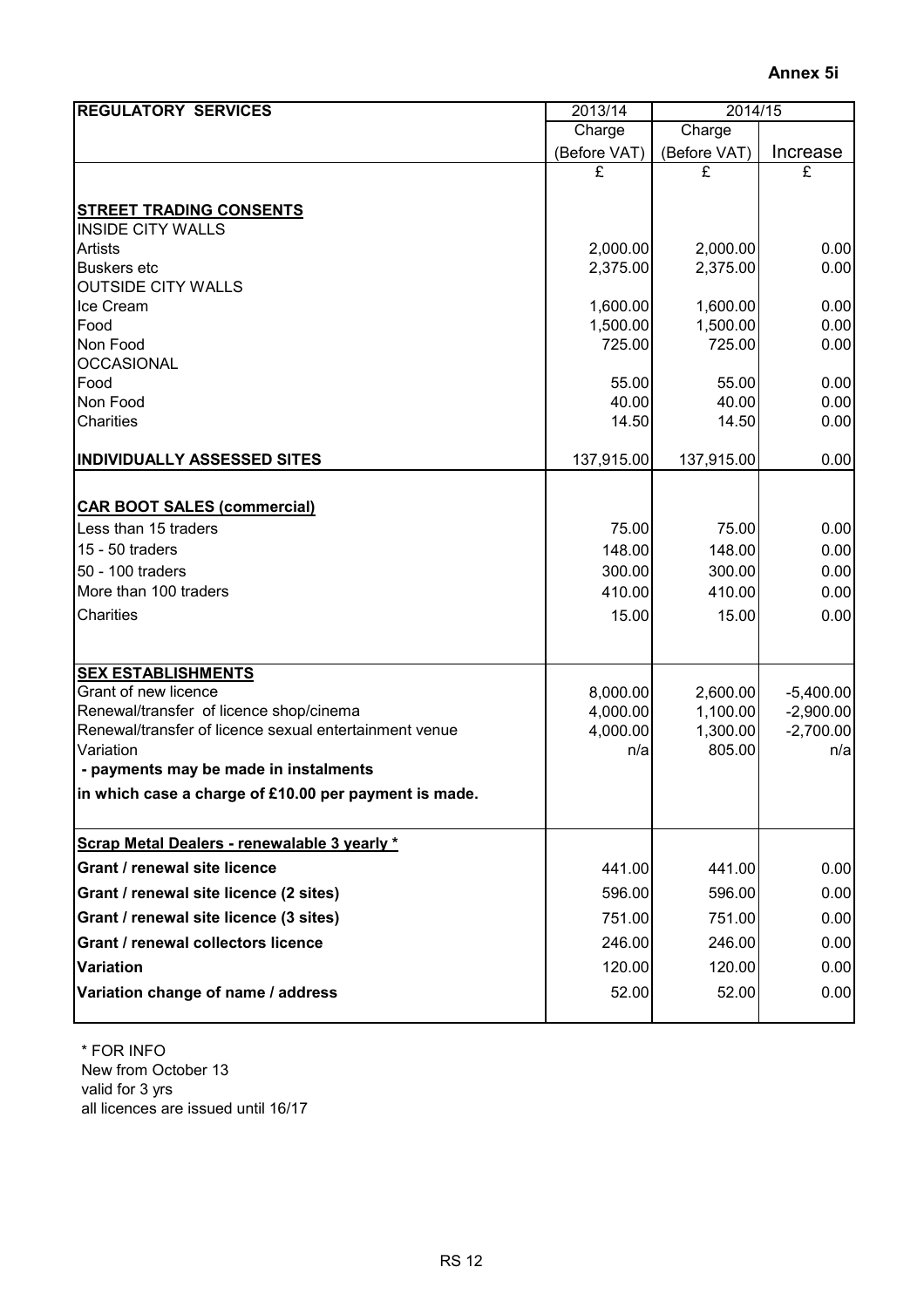| <b>TAXI LICENSING</b><br>2013/14                                                                                                                 |                |                | 2014/15      |  |
|--------------------------------------------------------------------------------------------------------------------------------------------------|----------------|----------------|--------------|--|
|                                                                                                                                                  | Charge         | Charge         | Increase     |  |
| <b>PRIVATE HIRE LICENCE FEES</b>                                                                                                                 | £              | £              | £            |  |
|                                                                                                                                                  |                |                |              |  |
| Driver's licence - new application                                                                                                               | 97.00          | 98.00          | 1.00         |  |
| Knowledge test fee (new charge)                                                                                                                  | 15.00          | 15.00          | 0.00         |  |
| Driver's licence - renewal (applications over 3momths late charged at new app fee)                                                               | 58.00          | 59.00          | 1.00         |  |
| Fee for holders of current H.C. drivers licence on first application                                                                             |                |                |              |  |
| - note: subsequent renewals are at the normal renewal cost                                                                                       | 39.00          | 39.00          | 0.00         |  |
| Vehicle licence - new application                                                                                                                | 150.00         | 152.00         | 2.00         |  |
| Vehicle licence - renewal (applications over 3 months late charged at new app fee)<br>Vehicle licence - new plate renewal (change every 3 years) | 120.00         | 121.00         | 1.00         |  |
| Vehicle inspection                                                                                                                               | 38.00          | 39.00          | 1.00         |  |
| Vehicle re-test                                                                                                                                  | 27.00          | 28.00          | 1.00         |  |
| Change of vehicle fee                                                                                                                            | 27.00          | 28.00          | 1.00         |  |
|                                                                                                                                                  |                |                |              |  |
| Drivers badge - replacement charge                                                                                                               | 6.00           | 6.00           | 0.00         |  |
| Internal vehicle plate - replacement charge                                                                                                      | 6.00           | 6.00           | 0.00<br>1.00 |  |
| Vehicle plates - cost to new apps (includes internal plate)<br>Vehicle plates - replacement charge (set of 2)                                    | 33.00          | 34.00          | 1.00         |  |
| <b>Dperator's licence</b><br>- Up to and including 3 vehicles                                                                                    | 27.00<br>48.00 | 28.00<br>49.00 | 1.00         |  |
| - Up to and including 10 vehicles                                                                                                                | 67.00          | 69.00          | 2.00         |  |
| - Up to and including 20 vehicles                                                                                                                | 82.00          | 84.00          | 2.00         |  |
| - Up to and including 30 vehicles                                                                                                                | 102.00         | 105.00         | 3.00         |  |
| - Up to and including 40 vehicles                                                                                                                | 123.00         | 126.00         | 3.00         |  |
| - More than 40 vehicles                                                                                                                          | 150.00         | 154.00         | 4.00         |  |
| Vehicle licence transfer fee                                                                                                                     | 22.00          | 23.00          | 1.00         |  |
| Duplicate licence fee                                                                                                                            | 13.00          | 14.00          | 1.00         |  |
| Administration charge for various activities including bounced cheques (new charge)<br><b>HACKNEY CARRIAGE LICENCE FEES</b>                      | 20.00          | 20.00          | 0.00         |  |
| Driver's licence - new application                                                                                                               | 107.00         | 108.00         | 1.00         |  |
| Knowledge test (new charge)                                                                                                                      | 15.00          | 15.00          | 0.00         |  |
| Driver's licence - renewal (applications over 3 months late charged at new app fee)                                                              | 65.00          | 66.00          | 1.00         |  |
|                                                                                                                                                  |                |                |              |  |
| Hackney carriage fee for holders of current private hire driver's licence on first application                                                   |                |                |              |  |
| - note: subsequent renewals are at the normal renewal cost                                                                                       | 39.00          | 39.00          | 0.00         |  |
| Vehicle licence - new application                                                                                                                | 170.00         | 172.00         | 2.00         |  |
| Vehicle licence - renewal (applications over 3months late charged at new app fee)                                                                | 130.00         | 131.00         | 1.00         |  |
| Horse drawn hackney carriage vehicle licence                                                                                                     | 120.00         | 121.00         | 1.00         |  |
| Vehicle inspection                                                                                                                               | 38.00          | 39.00          | 1.00         |  |
| Vehicle re-test                                                                                                                                  | 27.00          | 28.00          | 1.00         |  |
| Change of vehicle fee                                                                                                                            | 27.00          | 28.00          | 1.00         |  |
| Driver's badge - replacement charge                                                                                                              | 6.00           | 6.00           | 0.00         |  |
| Internal vehicle plate - replacement charge                                                                                                      | 6.00           | 6.00           | 0.00         |  |
| Vehicle plate - replacement charge                                                                                                               | 24.00          | 25.00          | 1.00         |  |
| Vehicle licence transfer fee                                                                                                                     | 22.00          | 23.00          | 1.00         |  |
| Duplicate licence fee                                                                                                                            | 13.00          | 14.00          | 1.00         |  |
| Administration charge for various activities including bounced cheques (new charge)                                                              | 20.00          | 20.00          | 0.00         |  |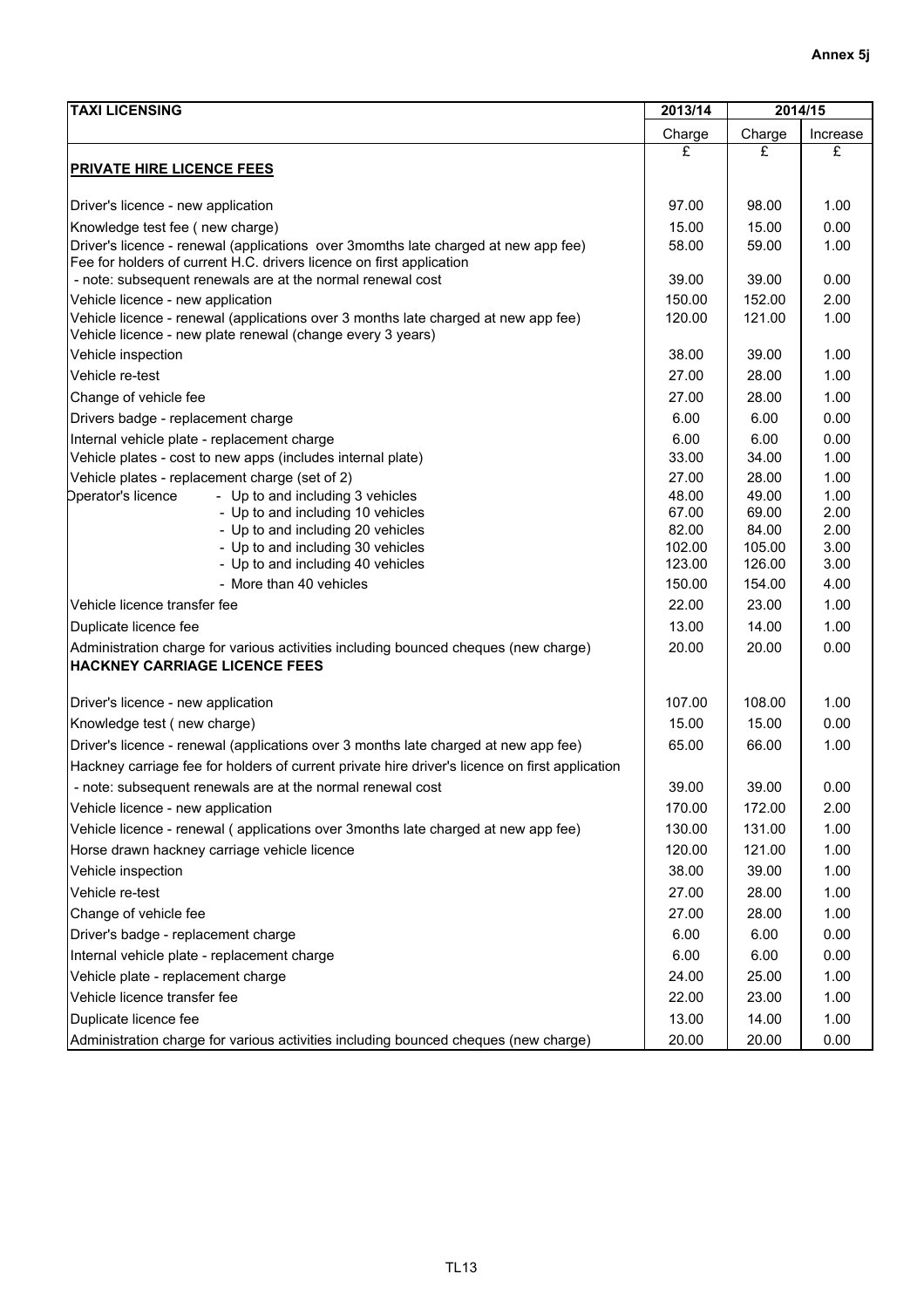| <b>HOUSING FEES &amp; CHARGES</b> |                                                       | 2013/14   | 2014/15   |                 |
|-----------------------------------|-------------------------------------------------------|-----------|-----------|-----------------|
|                                   |                                                       | Current   |           | Increase over   |
|                                   |                                                       | Charge    | Charge    | 13/14           |
|                                   |                                                       | £         | £         | £               |
| <b>Garages</b>                    |                                                       |           |           |                 |
| Normal                            | Council tenant                                        | 6.46      | 6.78      | 0.32            |
|                                   | Private **                                            | 7.75      | 8.14      | 0.39            |
| <b>High Demand</b>                | Council tenant                                        | 7.77      | 8.16      | 0.39            |
|                                   | Private (local connection) **                         | 18.16     | 19.07     | 0.91            |
|                                   | Private (no local connection) **                      | 22.84     | 23.98     | 1.14            |
| Low Demand                        | All tenures                                           | 3.27      | 3.43      | 0.16            |
| <b>Cookers</b>                    |                                                       |           |           |                 |
|                                   | Charges are based on curent prices                    | 2012/13   | 2013/14   |                 |
|                                   | plus a %. No new cookers are rented                   | charge    | charge    |                 |
|                                   | to tenants                                            | plus 2.6% | plus 3.2% | 3.20%           |
|                                   | <b>Mobile Homes Licensing (Mobile Homes Act 2013)</b> |           |           |                 |
| New Licence Application           |                                                       | n/a       |           | 660 new charge  |
|                                   | Transfer of Licence (no variations)                   | n/a       |           | 180 new charge  |
| Variation to Licence              |                                                       | n/a       |           | 450 new charge  |
| Annual Inspection                 |                                                       | n/a       |           | 450 new charge  |
|                                   | <b>Houses in Multiple Occupation Licences</b>         |           |           |                 |
|                                   | <b>New Licence Applications</b>                       |           |           |                 |
|                                   | <b>Band A</b>                                         | 710       | 730       | 20              |
|                                   | <b>Band B</b>                                         | 860       | 880       | 20              |
|                                   | Band C                                                | 980       | 1,000     | 20              |
|                                   | <b>Band D</b>                                         | 1,050     | 1,070     | 20              |
|                                   | <b>Licence Renewals</b>                               |           |           |                 |
|                                   | <b>Band A</b>                                         | 360       | 370       | 10              |
|                                   | <b>Band B</b>                                         | 430       | 440       | 10              |
|                                   | Band C                                                | 480       | 490       | 10              |
|                                   | Band D                                                | 530       | 540       | 10 <sup>°</sup> |

\*\* Charges include VAT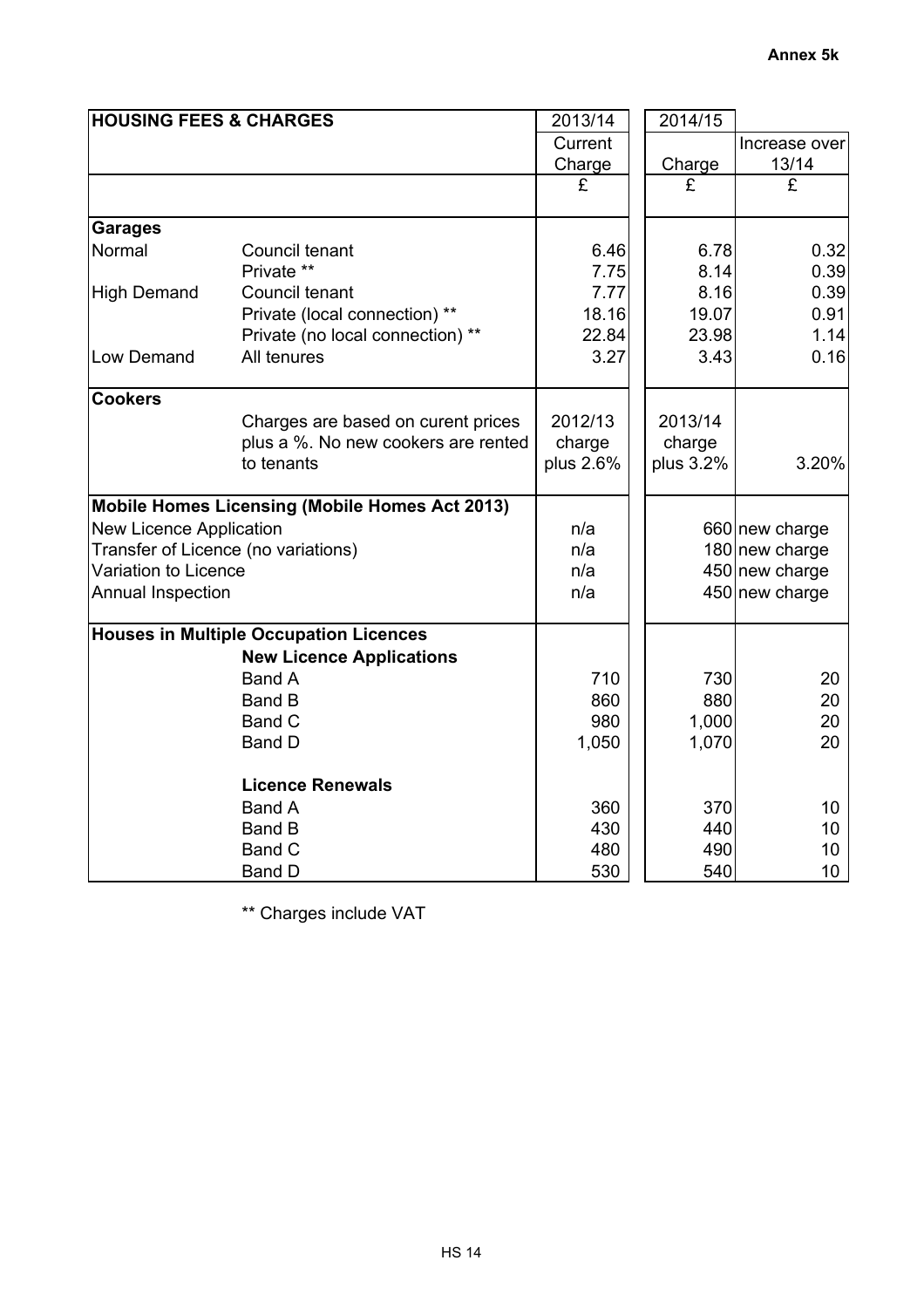| <b>SPORTS</b>                                                                        |                                                                                                                  | 2013/14                                                 | 2014/15                                                 |                                                      |  |
|--------------------------------------------------------------------------------------|------------------------------------------------------------------------------------------------------------------|---------------------------------------------------------|---------------------------------------------------------|------------------------------------------------------|--|
|                                                                                      | Price Type                                                                                                       | Current<br>Charge                                       | Charge                                                  | Increase over<br>2013/14                             |  |
| Swimming<br>Open, Lane, Adult,<br>Deep End, Women<br>Waterfun & 50+<br>Swim sessions | Adult<br><b>Adult YorkCARD</b><br>Concession<br><b>Conc YorkCARD</b>                                             | £<br>4.65<br>3.75<br>3.30<br>2.50                       | £<br>4.80<br>3.85<br>3.40<br>2.60                       | £<br>0.15<br>0.10<br>0.10<br>0.10                    |  |
| Under 5 policy                                                                       | Kids go free                                                                                                     | free                                                    | free                                                    |                                                      |  |
| <b>Family Saver</b><br>Family Sav. Plus                                              | Yorkcard 2 adults 2 kids<br>Yorkcard 1 adult 2 kids<br>non york 2 adults 2 kids<br>non york 1 adult 2 kids       | 10.00<br>6.25<br>12.60<br>7.95                          | 10.30<br>6.45<br>13.00<br>8.20                          | 0.30<br>0.20<br>0.40<br>0.25                         |  |
| Swim lessons                                                                         | Kids 30 mins<br>Kids 45 mins<br>Adults 30 mins<br>Adults 40 mins<br>60 mins<br>1:1 course of 5<br>1:1 individual | 5.00<br>6.40<br>5.00<br>6.40<br>6.65<br>100.00<br>21.05 | 5.15<br>6.60<br>5.15<br>6.60<br>6.85<br>103.00<br>21.70 | 0.15<br>0.20<br>0.15<br>0.20<br>0.20<br>3.00<br>0.65 |  |
| Aquafit & Aquanatal                                                                  | Adult<br><b>Adult YorkCARD</b><br>Concession<br><b>Conc YorkCARD</b>                                             | 5.60<br>4.45<br>4.30<br>3.55                            | 5.60<br>4.45<br>4.30<br>3.55                            | 0.00<br>0.00<br>0.00<br>0.00                         |  |
| Loyalty Swim Card                                                                    | Adult<br><b>Adult YorkCARD</b><br>Concession<br><b>Conc YorkCARD</b>                                             | 37.20<br>30.00<br>26.40<br>20.00                        | 38.40<br>30.90<br>27.20<br>20.80                        | 1.20<br>0.90<br>0.80<br>0.80                         |  |
| CYC/NHS 10 Swim Card                                                                 |                                                                                                                  | 24.00                                                   | 24.75                                                   | 0.75                                                 |  |
| <b>Whole Pool Hire</b>                                                               | NEW POOL HIRE RATES WHICH INCLUDE 2 LIFEGUARDS AS STANDARD<br>ex-vat 1 hour                                      | 108.00                                                  | 111.25                                                  | 3.25                                                 |  |
| on 10 wks)                                                                           | SCHOOL POOL HIRE RATES WHICH INCLUDE 2 LIFEGUARDS & 2 TEACHERS AS STANDARD (based                                |                                                         |                                                         |                                                      |  |
| School Pool Hire                                                                     | 1/2 hr Per term                                                                                                  | 681.65                                                  | 700.00                                                  | 18.35                                                |  |
| <b>Dry Side</b>                                                                      |                                                                                                                  |                                                         |                                                         |                                                      |  |
| <b>BeActive</b>                                                                      | 12 mth contract DD<br>3 mth contract DD<br>Corp/student mth                                                      | 38.00<br>33.00<br>28.00                                 | 38.00<br>33.00<br>28.00                                 | 0.00<br>0.00<br>0.00                                 |  |
| Casual prices                                                                        | Adult<br><b>Adult YorkCARD</b><br>Concession<br><b>Conc YorkCARD</b>                                             | 6.15<br>4.95<br>4.55<br>3.65                            | 6.35<br>5.10<br>4.70<br>3.75                            | 0.20<br>0.15<br>0.15<br>0.10                         |  |
| <b>Creche</b>                                                                        |                                                                                                                  | 2.45                                                    | 2.60                                                    | 0.15                                                 |  |
|                                                                                      |                                                                                                                  |                                                         |                                                         |                                                      |  |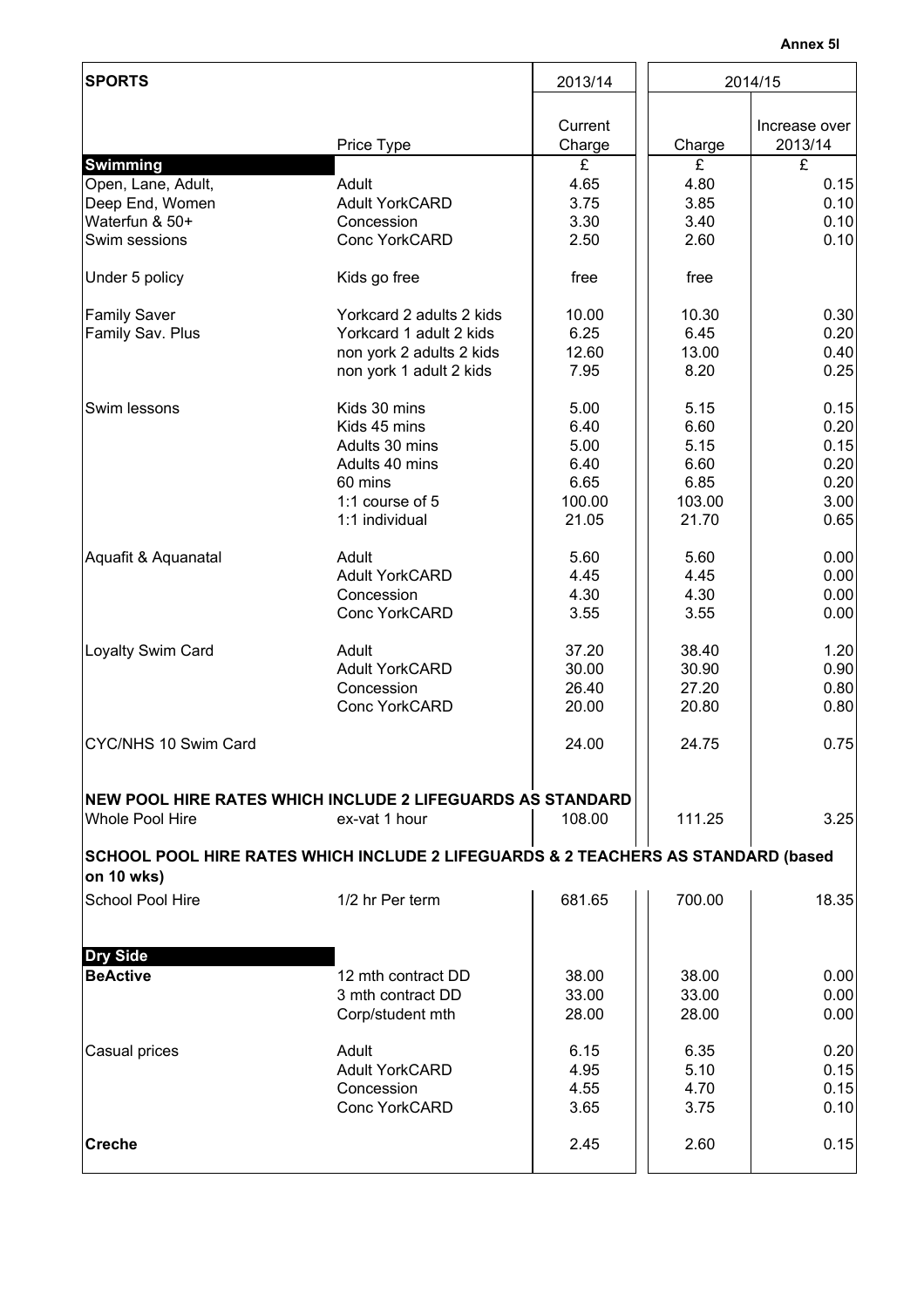|                            |             | <b>Current</b>       | <b>Proposed</b>  | <b>Increase</b> |                 |              | <b>Current</b>                     | <b>Proposed</b> | <b>Increase</b> |
|----------------------------|-------------|----------------------|------------------|-----------------|-----------------|--------------|------------------------------------|-----------------|-----------------|
| <b>DAY</b>                 | <b>ZONE</b> | Fee                  | Fee              | over            | <b>DAY</b>      | <b>ZONE</b>  | Fee                                | Fee             | over            |
|                            |             | 2013/14              | 2014/15          | 2013/14         |                 |              | 2013/14                            | 2014/15         | 2013/14         |
|                            |             |                      |                  |                 |                 |              |                                    |                 |                 |
| <b>MONDAY</b>              | A           | 17.75                | 17.75            | 0.0%            | <b>FRIDAY</b>   | A            | 26.75                              | 26.75           | 0.0%            |
|                            | в           | 15.75                | 15.75            | 0.0%            |                 | в            | 25.75                              | 25.75           | 0.0%            |
|                            | $\mathbf c$ | 10.25                | 10.25            | 0.0%            |                 | $\mathbf{C}$ | 22.50                              | 22.50           | 0.0%            |
|                            | D           | 6.00                 | 6.00             | 0.0%            |                 | D            | 13.00                              | 13.00           | 0.0%            |
|                            | $E - o/s$   | 18.50                | 18.50            | 0.0%            |                 | $E - o/s$    | 21.00                              | 21.00           | 0.0%            |
|                            | $F - o/s$   | 43.00                | 43.00            | 0.0%            |                 | $F - o/s$    | 45.00                              | 45.00           | 0.0%            |
|                            |             |                      |                  |                 |                 |              |                                    |                 |                 |
| <b>TUESDAY</b>             | A           | 22.25                | 22.25            | 0.0%            | <b>SATURDAY</b> | A            | 35.75                              | 35.75           | 0.0%            |
|                            | в           | 20.50                | 20.50            | 0.0%            |                 | в            | 32.50                              | 32.50           | 0.0%            |
|                            | $\mathbf c$ | 17.50                | 17.50            | 0.0%            |                 | $\mathbf C$  | 25.50                              | 25.50           | 0.0%            |
|                            | D           | 12.00                | 12.00            | 0.0%            |                 | D            | 22.50                              | 22.50           | 0.0%            |
|                            | $E - o/s$   | 21.00                | 21.00            | 0.0%            |                 | $E - o/s$    | 21.50                              | 21.50           | 0.0%            |
|                            | $F - o/s$   | 43.00                | 43.00            | 0.0%            |                 | $F - o/s$    | 50.00                              | 50.00           | 0.0%            |
|                            |             |                      |                  |                 |                 |              |                                    |                 |                 |
| <b>WEDNESDAY</b>           | A           | 21.25                | 21.25            | 0.0%            | <b>SUNDAY</b>   | $\mathbf{A}$ | 25.00                              | 25.00           | 0.0%            |
|                            | в           | 19.00                | 19.00            | 0.0%            |                 | B            | 23.50                              | 23.50           | 0.0%            |
|                            | C           | 16.50                | 16.50            | 0.0%            |                 | C            | 20.50                              | 20.50           | 0.0%            |
|                            | D           | 11.00                | 11.00            | 0.0%            |                 | D            | 7.50                               | 7.50            | 0.0%            |
|                            | $E - o/s$   | 21.00                |                  | 0.0%            |                 | $E - o/s$    |                                    |                 |                 |
|                            | $F - o/s$   | 43.00                | 21.00<br>43.00   | 0.0%            |                 | $F - o/s$    | 21.00<br>44.00                     | 21.00<br>44.00  | 0.0%            |
|                            |             |                      |                  |                 |                 |              |                                    |                 | 0.0%            |
|                            |             |                      |                  |                 |                 |              |                                    |                 |                 |
| <b>THURSDAY</b>            | A           | 23.25                | 23.25            | 0.0%            |                 | A            | Jubbergate                         |                 |                 |
|                            | в           | 22.50                | 22.50            | 0.0%            | KEY :-          | B            | Prime Stalls                       |                 |                 |
|                            | C           | 19.50                | 19.50            | 0.0%            |                 | C            | <b>Standard Stalls</b>             |                 |                 |
|                            | D           | 11.00                | 11.00            | 0.0%            |                 | D            | <b>Rear Stalls</b>                 |                 |                 |
|                            | $E - o/s$   | 21.00                | 21.00            | 0.0%            |                 |              | <b>E</b> - o/s Open spaces pitches |                 |                 |
|                            | $F - o/s$   | 43.00                | 43.00            | 0.0%            |                 |              | <b>F</b> - o/s Brunch Wagon        |                 |                 |
|                            |             |                      |                  |                 |                 |              |                                    |                 |                 |
|                            |             |                      |                  |                 |                 |              |                                    |                 |                 |
|                            |             |                      |                  |                 |                 |              | <b>Current</b>                     | <b>Increase</b> |                 |
|                            |             | <b>Event Markets</b> |                  |                 |                 |              | Fee                                | Fee             | over            |
|                            |             |                      |                  |                 |                 |              | 2013/14                            | 2014/15         | 2013/14         |
|                            |             |                      | Structure        |                 |                 |              | £                                  | £               | $\%$            |
| <b>Easter Fayre Market</b> |             |                      | MM's             |                 |                 |              | 115.00                             | 120.00          | 4.3%            |
|                            |             |                      | DY               |                 |                 |              | 75.00                              | 80.00           | 6.7%            |
| <b>St Nick's Fayre</b>     |             |                      |                  |                 |                 |              |                                    |                 |                 |
| <b>Parliament Street</b>   |             |                      | 4.5m Chalet      |                 |                 |              | 187.50                             | 197.00          | 5.0%            |
|                            |             |                      | 3m Chalet        |                 |                 |              | 162.50                             | 170.00          | 4.6%            |
|                            |             |                      | DY               |                 |                 |              | 144.50                             | 152.00          | 5.2%            |
| Coppergate                 |             |                      | MM's             |                 |                 |              | 100.00                             | 105.00          | 5.0%            |
| Guildhall                  |             |                      | <b>Fixed Fee</b> |                 |                 |              | 630.00                             | 660.00          | 4.8%            |

**York Festival Fayre** 168.00 **177.00** 5.3%<br>3m Chalet 168.00 **126.00** 126.00 5.0% 3m Chalet **Specialist Market events various** Farmers & Misc others **various** various various various Farmers & Misc others 3rd Parties

Under the Market rules and regulations the Senior Market Officer has discretion to offer reduced rates to attract new stallholders and to encourage existing stall-holders to occupy adjacent vacant stalls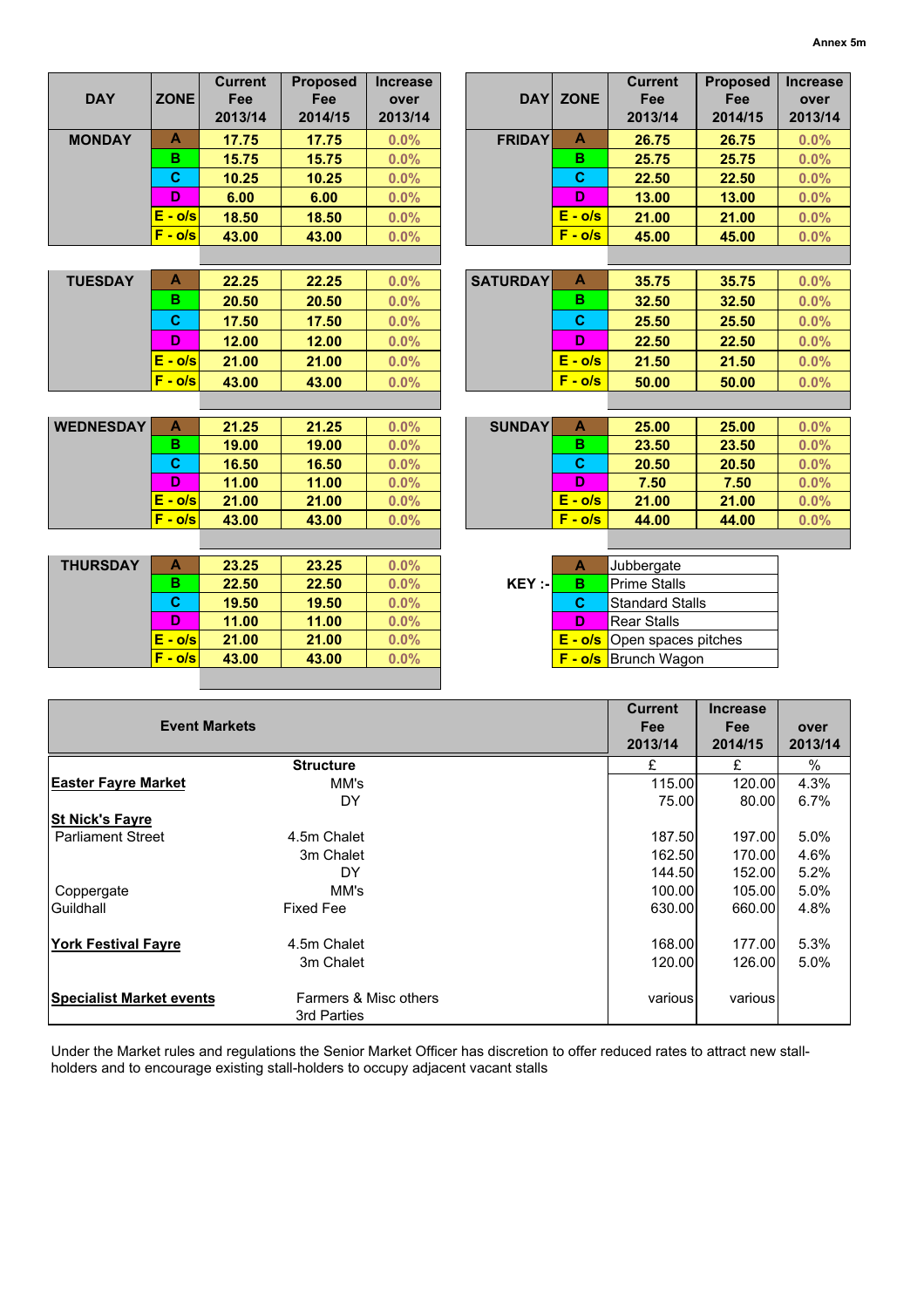| <b>TRANSPORT</b>                                                                         | 2013/14      | 1st April 2014 |            |  |
|------------------------------------------------------------------------------------------|--------------|----------------|------------|--|
|                                                                                          | Charge       | Proposed       | Increase   |  |
|                                                                                          |              | Charge         | over 13/14 |  |
|                                                                                          | (exc VAT)    | (exc VAT)      |            |  |
|                                                                                          | £            | £              | £          |  |
| <b>Bus Stop</b>                                                                          |              |                |            |  |
| Installation & removal of temporary bus stop                                             | 92.40        | 92.40          | 0.00       |  |
| Removal of permanent bus stop during work                                                | 174.00       | 174.00         | 0.00       |  |
| Damage to bus stop or unauthorised removal                                               | 174.00       | 174.00         | 0.00       |  |
|                                                                                          |              |                |            |  |
| <b>Road Safety</b>                                                                       |              |                |            |  |
| Local Authority School Children: (cost per child)<br>Pre Basic Cycle Training<br>Level 1 | 3.40         | 3.40           |            |  |
|                                                                                          |              |                | 0.00       |  |
| <b>Basic Cycle Training</b><br>Level 2                                                   | 17.00        | 17.00          | 0.00       |  |
| <b>Advanced Cycle Training</b><br>Level 3                                                | 8.40         | 8.40           | 0.00       |  |
| Adults (cost per person):                                                                |              |                |            |  |
| 1:1 adult training (first hour)                                                          | 19.00        | 19.00          | 0.00       |  |
| 1:1 adult training (90 minutes)                                                          | 24.00        | 24.00          | 0.00       |  |
| Pedestrian Training:                                                                     |              |                |            |  |
| School training by class                                                                 | 27.00        | 27.00          |            |  |
| $(2 \times 1.5)$ hr class)<br><b>External Trainer Training</b>                           |              |                | 0.00       |  |
| (cost per person)                                                                        | 400.00       | 400.00         | 0.00       |  |
|                                                                                          |              |                |            |  |
| Replacement charge for YOzone card                                                       | 5.00         | 7.50           | 2.50       |  |
|                                                                                          |              |                |            |  |
|                                                                                          | 8% of        | 8% of          |            |  |
| <b>Highways Adoption Fees</b>                                                            | scheme       | scheme costs   |            |  |
|                                                                                          | costs        |                | n/a        |  |
|                                                                                          |              |                |            |  |
|                                                                                          | $£500 + 2%$  | $£500 + 2%$    |            |  |
| <b>Checking Developers Plans</b>                                                         | of estimated | of estimated   |            |  |
|                                                                                          | works        | works          | n/a        |  |
|                                                                                          |              |                |            |  |
| Scaffold & Hoarding licences                                                             |              |                |            |  |
| Initial consent and 1 month permission                                                   | 79.00        | 83.00          | 4.00       |  |
| Each additional month or part thereof                                                    | 52.00        | 55.00          | 3.00       |  |
| Late notification fee (less than 5 working days)                                         | 16.00        | 17.00          | 1.00       |  |
| Failure to comply with terms of licence                                                  | 16.00        | 17.00          | 1.00       |  |
| Skip/ Container/ Building Materials licence for 14 days                                  | 32.00        | 34.00          | 2.00       |  |
| Late notification fee (less than 3 working days)                                         | 16.00        | 17.00          | 1.00       |  |
| Failure to comply with terms of licence                                                  | 16.00        | 17.00          | 1.00       |  |
|                                                                                          |              |                |            |  |
| Additional fee for dealing with unlicensed skips/ scaffolding                            | 52.00        | 55.00          | 3.00       |  |
|                                                                                          |              |                |            |  |
| Cherry picker licence - up to 1 day                                                      | 63.00        | 66.00          | 3.00       |  |
| Cherry picker licence - more than 1 day                                                  | 92.00        | 97.00          | 5.00       |  |
| Vehicle Crossing Fees (Assessment & Inspection Fee)                                      | 63.00        | 66.00          | 3.00       |  |
|                                                                                          |              |                |            |  |
| Road Closures (exc VAT and advertising costs)                                            | 420.00       | 440.00         | 20.00      |  |
| (Non-Commercial/ Charitable Events may be exempt or                                      |              |                |            |  |
| reduced, advertising costs will still be chargeable)                                     |              |                |            |  |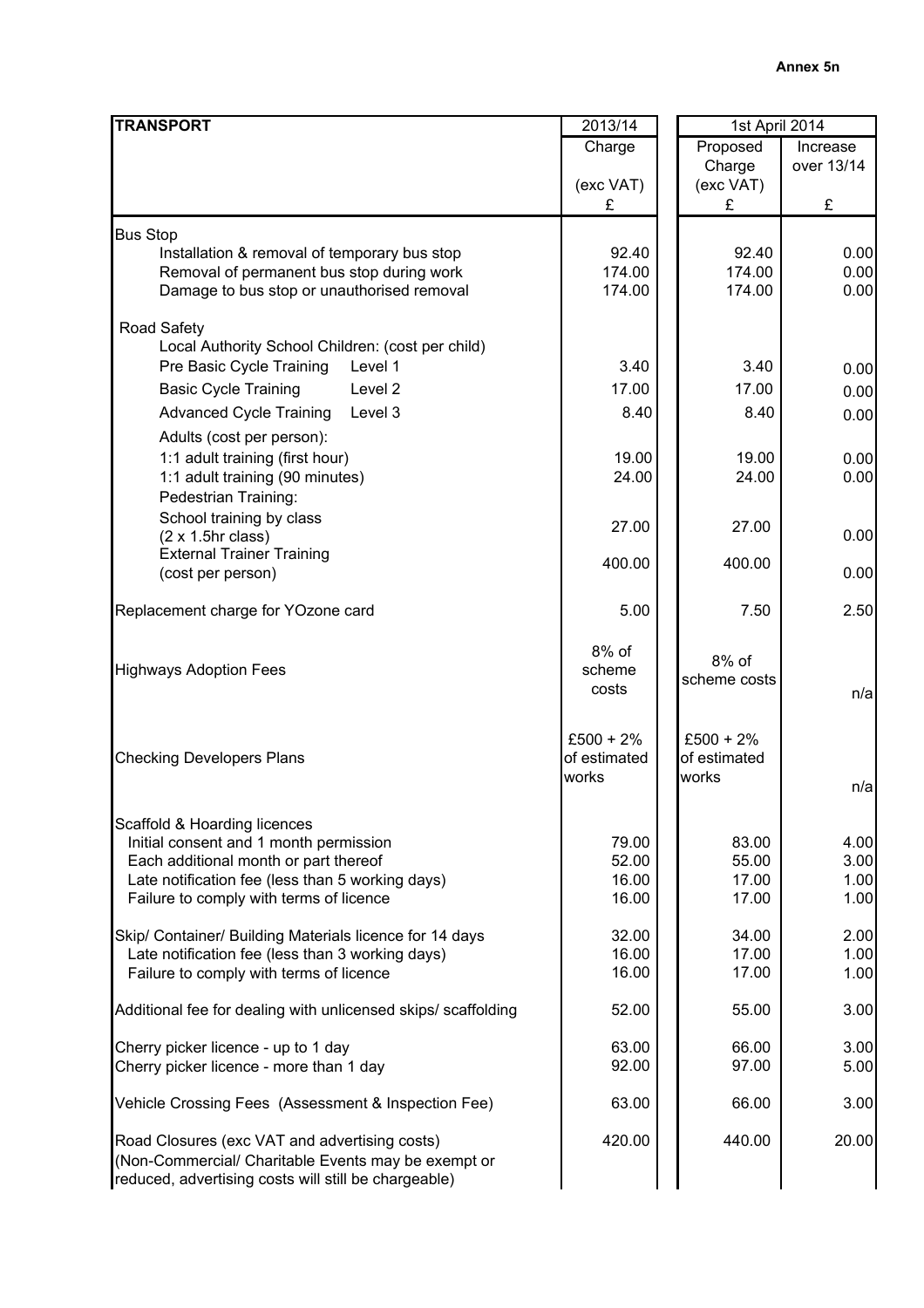| <b>TRANSPORT</b>                                                 | 2013/14    | 1st April 2014 |            |
|------------------------------------------------------------------|------------|----------------|------------|
|                                                                  | Charge     | Proposed       | Increase   |
|                                                                  |            | Charge         | over 13/14 |
|                                                                  | (exc VAT)  | (exc VAT)      |            |
|                                                                  | £          | £              | £          |
|                                                                  |            |                |            |
| Temporary Waiting Restrictions (exc cost of work, coning & adver | 150.00     | 158.00         | 8.00       |
| Authority to contravene Moving Traffic Order                     | 20.00      | 21.00          | 1.00       |
| Waiver to contravene a Parking Order                             |            |                |            |
| 1 day                                                            | 20.00      | 21.00          | 1.00       |
| $2 - 7$ days                                                     | 50.00      | 53.00          | 3.00       |
| 8 - 14 days                                                      | 100.00     | 105.00         | 5.00       |
| <b>Brown Sign Applications</b>                                   |            |                |            |
| 4 signs or less                                                  | 315.00     | 330.00         | 15.00      |
| 5 to 8 signs                                                     | 367.00     | 385.00         | 18.00      |
| 9 signs or more                                                  | 420.00     | 440.00         | 20.00      |
| Approval consent for House Builder signs                         |            |                |            |
| 4 signs or less                                                  | 315.00     | 330.00         | 15.00      |
| 5 to 8 signs                                                     | 367.00     | 385.00         | 18.00      |
| 9 signs or more                                                  | 420.00     | 440.00         | 20.00      |
| <b>Pavement Cafe Licences</b>                                    | 580.00     | 610.00         | 30.00      |
| General Solicitor Highway Enquiri Simple                         | 71.00      | 75.00          | 4.00       |
| Medium                                                           | 95.00      | 100.00         | 5.00       |
| Complex                                                          | 192.00     | 200.00         | 8.00       |
| NRSWA (Set Nationally)                                           |            |                |            |
| Section 50 Licence                                               | 250.00     | 250.00         |            |
| Administration                                                   |            |                | 0.00       |
| <b>Special Permission</b>                                        | 250.00     | 250.00         |            |
| Inspections                                                      |            |                | 0.00       |
| Utility sample fee                                               | 50.00      | 50.00          | 0.00       |
| Investigatory/ Third Party                                       | 68.00      | 68.00          | 0.00       |
| Defect Inspections fee                                           | 47.50      | 47.50          | 0.00       |
| <b>Special Permissions</b>                                       | £750 or 6% | £750 or 6%     | n/a        |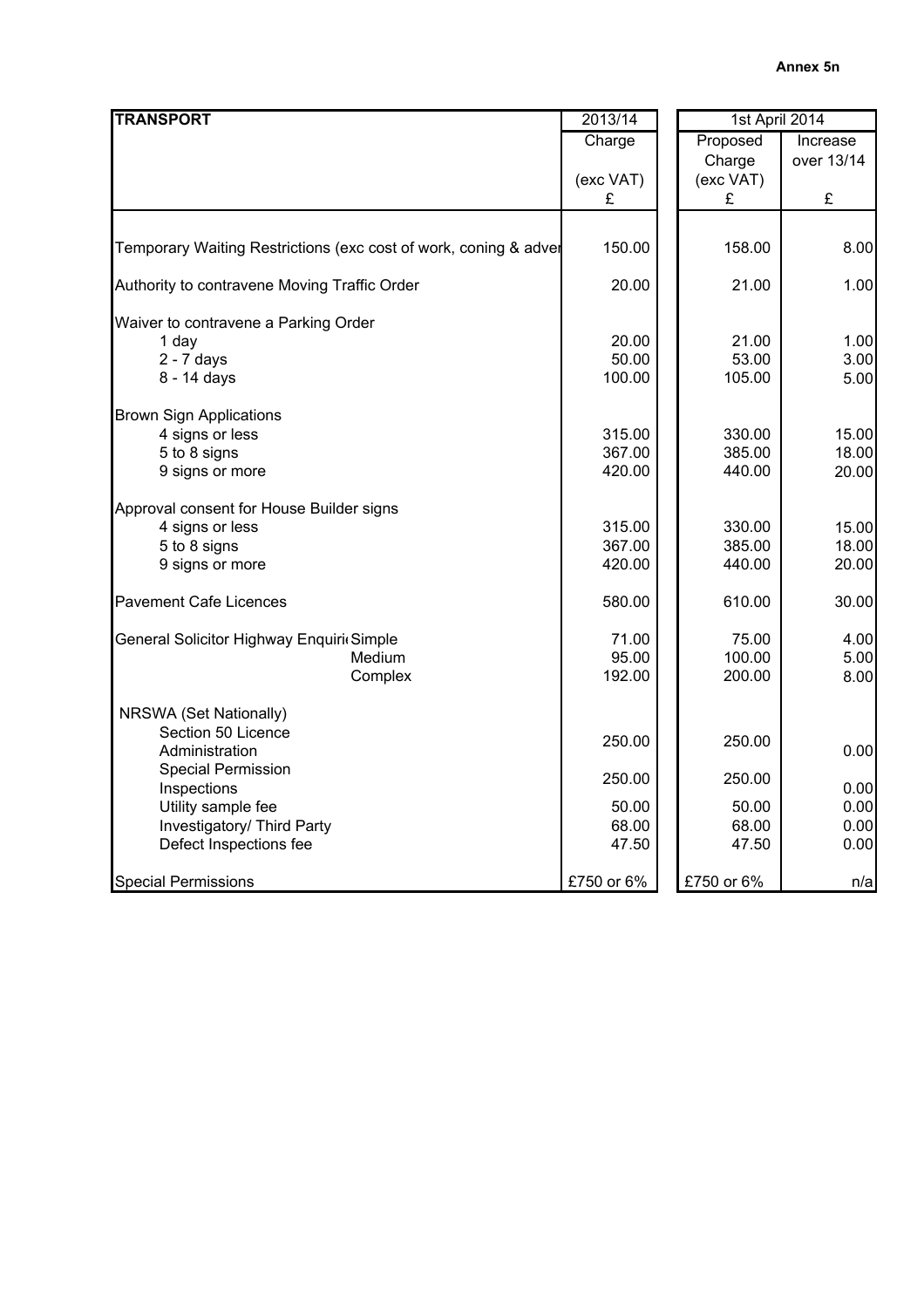| <b>WASTE SERVICES</b>                           | 2013/14                              | 2014/15                                          |          |
|-------------------------------------------------|--------------------------------------|--------------------------------------------------|----------|
|                                                 | Charge (inc<br>VAT if<br>applicable) | Proposed<br>Charge (inc<br>VAT if<br>applicable) | Increase |
|                                                 |                                      |                                                  |          |
|                                                 | £                                    | £                                                | £        |
| <b>Charges for Replacement Bins/Containers</b>  |                                      |                                                  |          |
| 180L                                            | 35.00                                | 36.75                                            | 1.75     |
| 240L                                            | 40.00                                | 42.00                                            | 2.00     |
| 360L                                            | 45.00                                | 47.00                                            | 2.00     |
| Recycling box                                   | 5.00                                 | 5.50                                             | 0.50     |
| Hazel Court - Household Waste Recycling Centre  |                                      |                                                  |          |
| <b>Material Charges:</b>                        |                                      |                                                  |          |
| Brick/rubble up to 500Kg                        | 20.00                                | 21.00                                            | 1.00     |
| Brick/rubble up to 250Kg                        | 10.00                                | 11.00                                            | 1.00     |
| Bonded Asbestos up to 50Kg                      | 10.00                                | 11.00                                            | 1.00     |
| <b>Bonded Asbestos bag</b>                      | 5.00                                 | 5.50                                             | 0.50     |
| <b>Plasterboard sheet</b>                       | 5.00                                 | 5.50                                             | 0.50     |
| Plasterboard bag                                | 5.00                                 | 5.50                                             | 0.50     |
| Gas bottles up to 10Kg                          | 6.00                                 | 7.00                                             | 1.00     |
| Gas bottles up to 20Kg                          | 10.00                                | 11.00                                            | 1.00     |
| Gas bottles specialised                         | 35.00                                | 36.50                                            | 1.50     |
| Garden Waste (additional bin collection charge) | 35.00                                | 35.00                                            |          |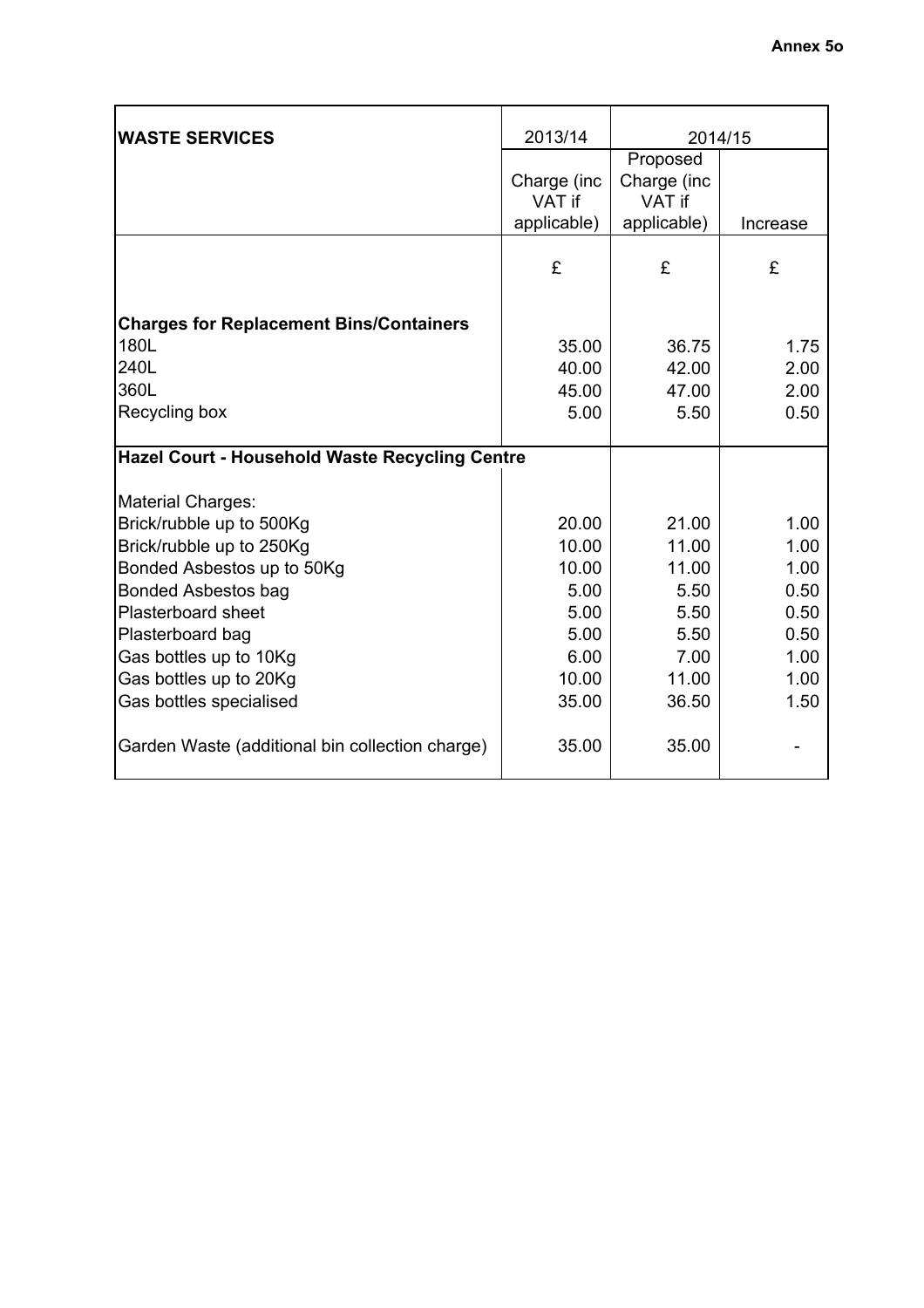| <b>PEST CONTROL &amp; DRAINAGE</b>       | 2013/14                | 2014/15                |          |
|------------------------------------------|------------------------|------------------------|----------|
|                                          |                        | Proposed               |          |
|                                          | Charge (inc.<br>VAT if | Charge (inc.<br>VAT if |          |
|                                          | applicable)            | applicable)            | Increase |
|                                          | £                      | £                      | £        |
| <b>Pest Control</b>                      |                        |                        |          |
| Flat Rate Pest Control call out fee*     | 69.00                  | 76.00                  | 7.00     |
| <b>Drainage</b>                          |                        |                        |          |
| <b>Private Blocked Drains</b>            | 80.00                  | 88.00                  | 8.00     |
| Empty septic tank at domestic property   | 210.00                 | 231.00                 | 21.00    |
| Empty septic tank at commercial property | 290.00                 | 319.00                 | 29.00    |

\* The 14/15 charge will apply to one treatment only.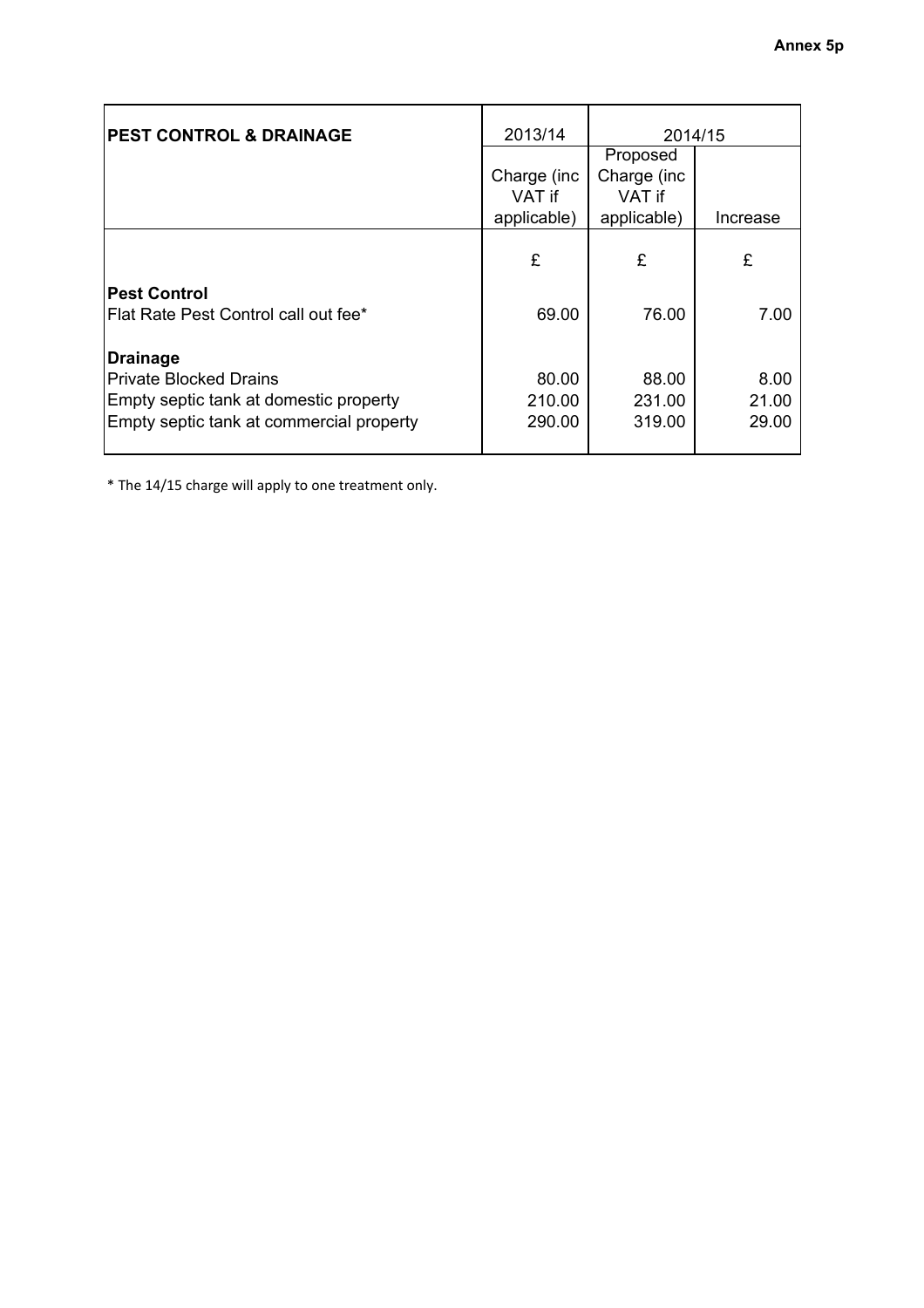### **Building Control**

|                                                                                               | 2013/14     | 1st April 2014 |          |          |  |  |
|-----------------------------------------------------------------------------------------------|-------------|----------------|----------|----------|--|--|
| <b>SERVICE</b>                                                                                | Current     | Proposed       | Increase | Increase |  |  |
|                                                                                               | Charge<br>£ | Charge         | £        | $\%$     |  |  |
| <b>Building Control</b><br>Letter of confirmation }<br>Completion Certificate: }<br>Approvals | 40.00       | 42.00          | 2.00     | 5.0%     |  |  |

Note : Vat is chargeable at the appropriate rate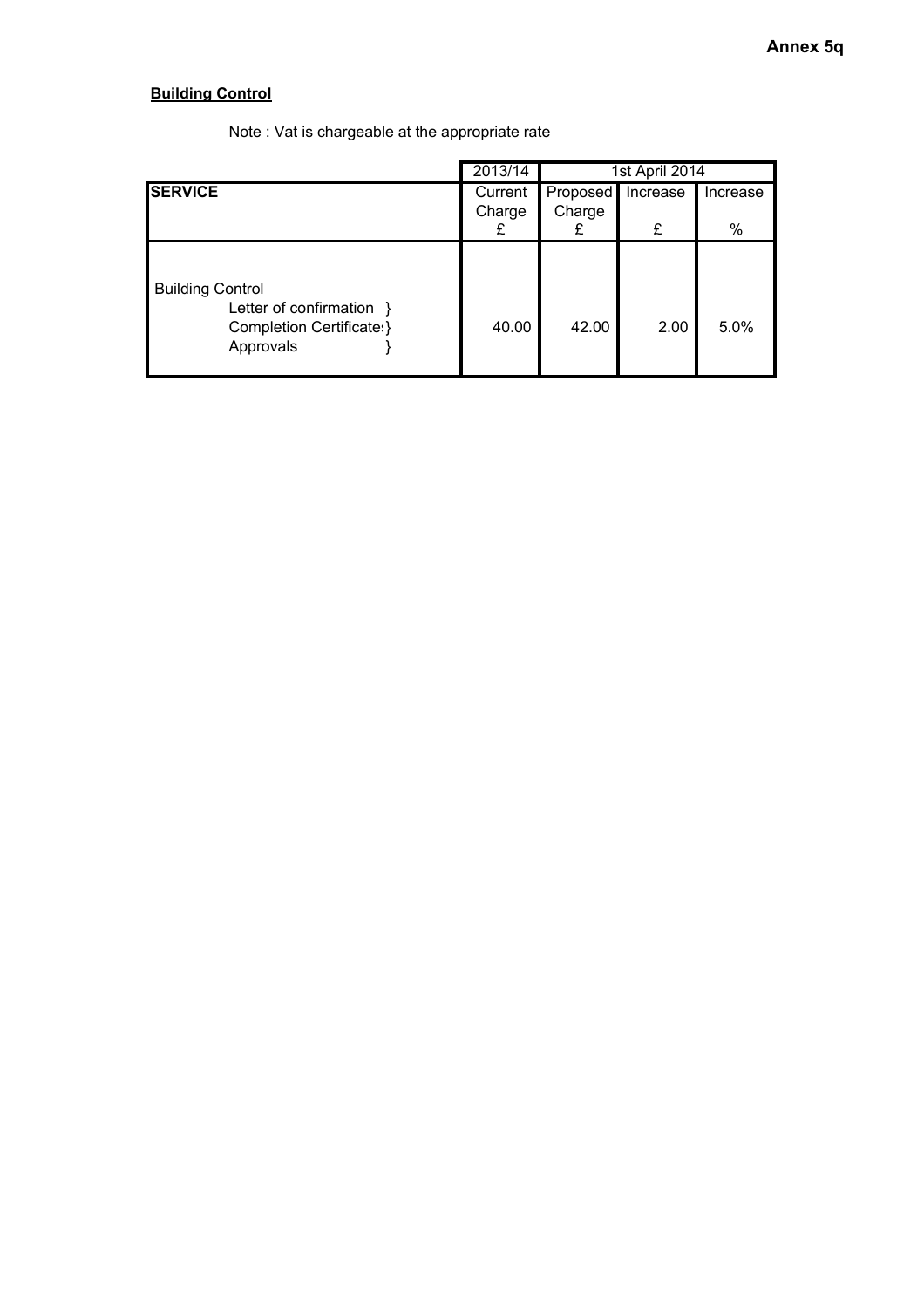#### **DEVELOPMENT MANAGEMENT FEES & CHARGES**

#### **Section A - Advice as to whether permission / consent is required**

| Category                                                                 | <b>Current Fee</b><br>2013/14 | <b>Proposed</b><br>2014/15 | <b>Increase</b> | <b>Increase</b><br>% |
|--------------------------------------------------------------------------|-------------------------------|----------------------------|-----------------|----------------------|
| <b>Householder Enquiry</b><br>(ie house extensions, garages/sheds, etc)  | 58.00                         | 60.00                      | 2.00            | 3.45                 |
| <b>Other Commercial Development</b>                                      |                               |                            |                 |                      |
| (to establish if "development" or whether "permitted development" or not | 58.00                         | 60.00                      | 2.00            | 3.45                 |

#### **Section B - Advice in relation to the prospects of permission / consent being granted**

#### **Category - Minor Development**

|                                             | <b>Current Fee</b> | <b>Proposed</b> |                 |                 |
|---------------------------------------------|--------------------|-----------------|-----------------|-----------------|
| <b>Proposed Development Type</b>            | 2013/14            | 2014/15         | <b>Increase</b> | <b>Increase</b> |
|                                             |                    |                 | £               | $\%$            |
| Householder                                 | 58.00              | 60.00           | 2.00            | 3.4             |
| <b>Advertisements</b>                       | 58.00              | 60.00           | 2.00            | 3.4             |
| Commercial (where no new floorspace)        | 84.00              | 88.00           | 4.00            | 4.8             |
| Change of Use                               | 84.00              | 88.00           | 4.00            | 4.8             |
| <b>ITelecommunications</b>                  | 115.00             | 120.00          | 5.00            | 4.3             |
| Other (See note 3)                          | 115.00             | 120.00          | 5.00            | 4.3             |
| Small Scale Commercial Development          |                    |                 |                 |                 |
| (Incl shops offices, other commercial uses) |                    |                 |                 |                 |
| * Upto 500m2                                | 294.00             | 309.00          | 15.00           | 5.1             |
| * 500-999m2                                 | 583.00             | 612.00          | 29.00           | 5.0             |
| <b>ISmall Scale Residential</b>             |                    |                 |                 |                 |
| * 1 Dwelling                                | 115.00             | 120.00          | 5.00            | 4.3             |
| * 2-3 Dwellings                             | 294.00             | 309.00          | 15.00           | 5.1             |
| *4-9 Dwellings                              | 583.00             | 612.00          | 29.00           | 5.0             |

Note 1 - All Fees are subject to VAT

Note 2 - With site visit and meeting if Development Management Officer considered to be required

Note 3 - Includes all other minor development proposals not falling within any of the categories such as variation or

#### **Category - Major Developments**

| <b>Proposed Development Type</b>                                       | <b>Current Fee</b><br>2013/14 | <b>Proposed</b><br>2014/15 | <b>Increase</b> | <b>Increase</b><br>% |
|------------------------------------------------------------------------|-------------------------------|----------------------------|-----------------|----------------------|
| Major new residential                                                  |                               |                            |                 |                      |
| Sliding scale as follows                                               |                               |                            |                 |                      |
| * 10-49 Dwellings                                                      | 1,785.00                      | 1,875.00                   | 90.00           | 5.0                  |
| * 50-199 Dwellings                                                     | 2,445.00                      | 2,565.00                   | 120.00          | 4.9                  |
| Small Scale Commercial Development                                     |                               |                            |                 |                      |
| (inc shops, offices, other commercial uses)<br>$*$ 1,000 m2 to 3,000m2 | 1,785.00                      | 1.875.00                   | 90.00           | 5.0                  |

Note 1 - All Fees are subject to VAT

Note 2 - With site visit and meeting if Development Management Officer considered to be required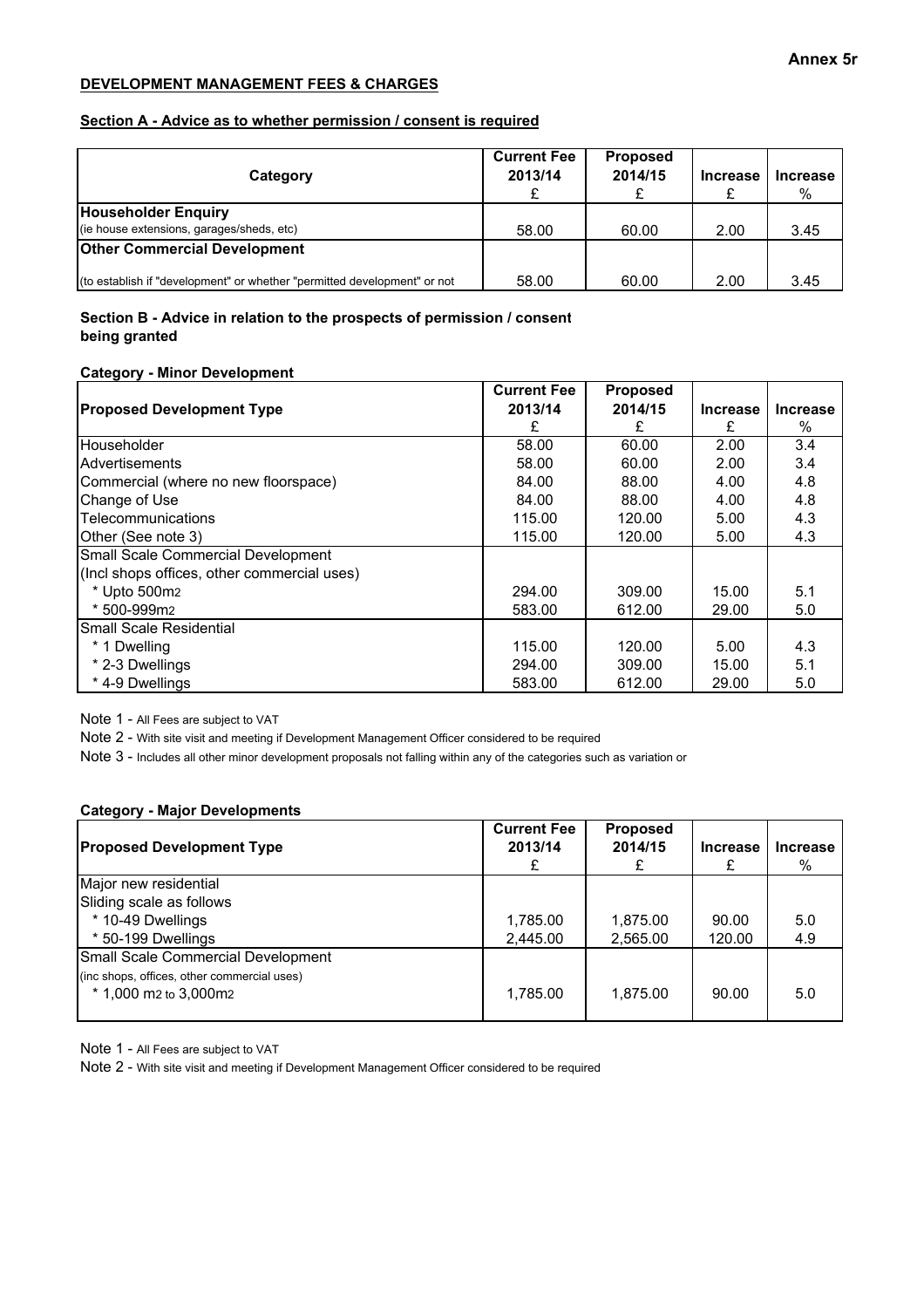#### **DEVELOPMENT MANAGEMENT FEES & CHARGES**

#### **Category - Very Large Scale Developments**

| <b>Proposed Development Type</b>                                                                                  | <b>Current Fee</b><br>2013/14     | <b>Proposed</b><br>2014/15                    | <b>Increase</b> | <b>Increase</b><br>% |
|-------------------------------------------------------------------------------------------------------------------|-----------------------------------|-----------------------------------------------|-----------------|----------------------|
| Single use or mixed use developments involving sites of<br>1.5 ha or above<br>* Development of over 200 dwellings | Fee to be<br>negotiated<br>with a | Fee to be<br>negotiated with<br>a minimum fee |                 |                      |
| Development of over 3,000m2 of commercial floorspace<br>Planning briefs / Masterplans                             | minimum fee<br>of £3340           | of £3340                                      |                 |                      |

Note 1 - All Fees are subject to VAT

Note 4 - With multiple meetings including a lead officer together with Development Management case officer and

Note 5 - The fee for pre-application advise expected to be not less than 20% of anticipated planning fee for a full

#### **Exemptions**

Advice sought in the following categories is free

- \* Where the enquiry is made by a Parish Council or Town Council
- \* Where the development is for a specific accommodation/facilities for a registered disabled
- \* Advice on how to submit a planning application
- \* Enquiries relating to Planning Enforcement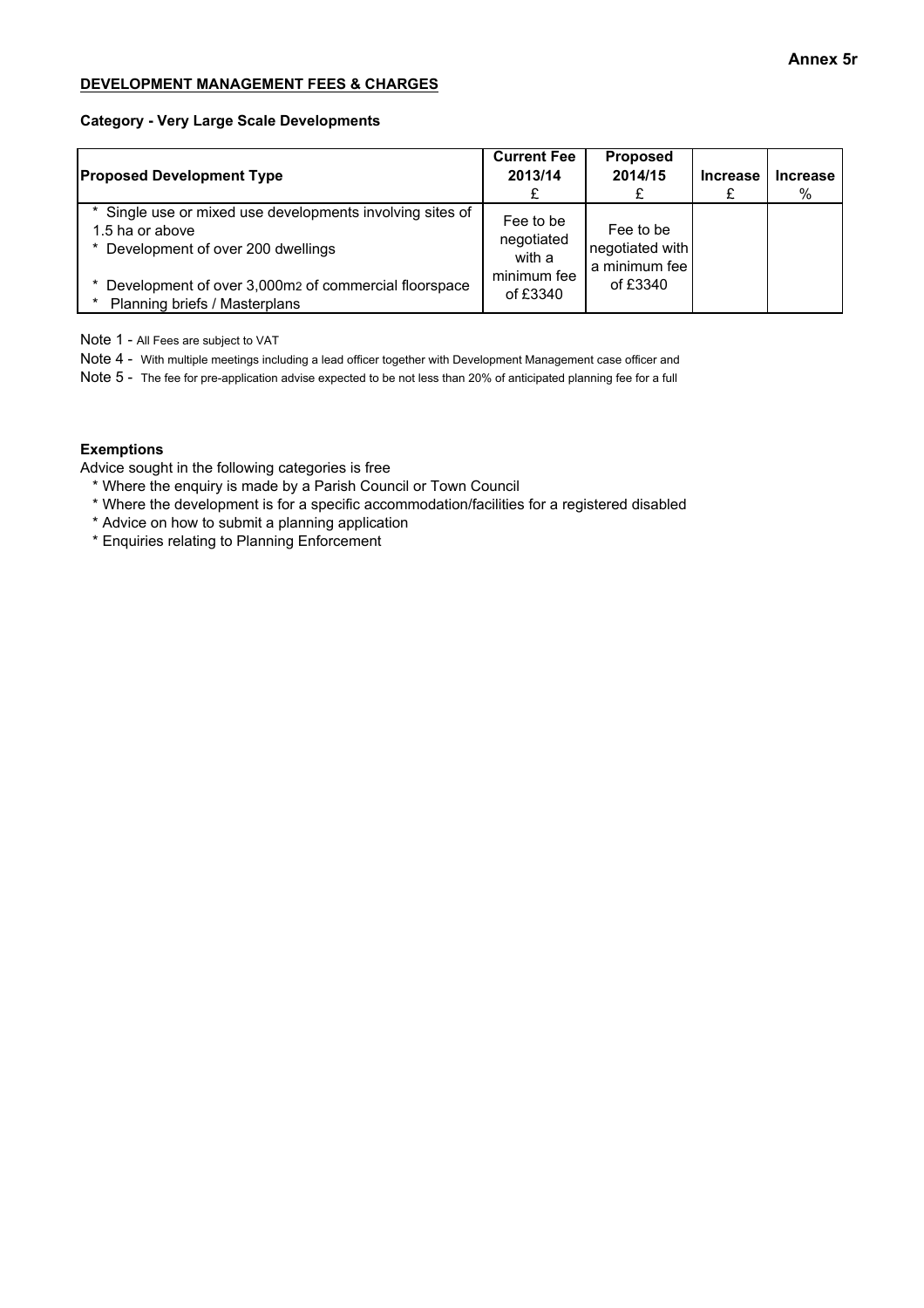### **Proposed Parking Tariffs from April 2014**

#### **a) Off-Street Car Parks**

|                           |                |                   |           |             |           | Daytime Charges (0800 - 18:00) |           |                                                                |                                                |                           |       |                              |
|---------------------------|----------------|-------------------|-----------|-------------|-----------|--------------------------------|-----------|----------------------------------------------------------------|------------------------------------------------|---------------------------|-------|------------------------------|
|                           | Note           |                   |           | $<$ 30 Mins | Upto 1 hr | 1-2 Hours                      | 2-3 Hours | 6.00pm to<br>Over 5 hours<br>3-4 Hours<br>4-5 Hours<br>08.00am |                                                |                           |       | Charge using<br>mobile phone |
| <b>Short Stay</b>         |                | <b>Discounted</b> |           | N/A         | £2.10     | £4.20                          | £6.30     | £8.40                                                          | £10.50                                         | $£2.10$ per<br>addnl hour | free  |                              |
|                           |                | Standard          |           | N/A         | £2.30     | £4.60                          | £6.90     | £9.20                                                          | £11.50                                         | £2.30 per<br>addnl hour   | £2.00 |                              |
|                           |                | Standard          | Mob Phone | N/A         | £2.20     | £4.40                          | £6.60     | £8.80                                                          | £11.00                                         | $£2.20$ per<br>addnl hour | £2.00 |                              |
| <b>Standard Stay</b>      | $\overline{2}$ | Discounted        |           | N/A         | £1.50     | £3.00                          | £4.50     | £6.00                                                          | £7.50                                          | £11.50                    | free  | £11.50                       |
|                           |                | Standard          |           | N/A         | £2.00     | £4.00                          | £6.00     | £8.00                                                          | £10.00                                         | £11.50                    | £2.00 | £11.50                       |
|                           |                | Standard          | Mob Phone | N/A         | £1.90     | £3.80                          | £5.70     | £7.60                                                          | £9.50                                          | £11.50                    | £2.00 | £11.50                       |
| Foss Bank                 | 3              |                   |           |             |           |                                |           | £1.00 per hour                                                 |                                                |                           |       |                              |
|                           |                |                   | Mob Phone |             |           |                                |           | 90p per hour                                                   |                                                |                           |       |                              |
| Bishopthorpe<br><b>Rd</b> | 3              |                   |           | N/A         | £0.30     | £0.60                          | £1.00     | Maximum stay of 3 hours                                        |                                                |                           | free  |                              |
| East Parade               | 3              |                   |           | £0.30       | £0.60     | £4.00                          | £6.00     |                                                                | Parking for over 2 hours is only allowed after |                           | free  |                              |

**Note 1** - Bootham Row, Esplanade, Castle and Piccadilly (Piccadilly closes at 6:30pm and so there is no evening charge), St Leonard's Place (Weekend and Bank Holidays) **Note 2** - Castle Mills, Haymarket, Marygate, Monk Bar, Nunnery Lane, Peel Street, St. Georges, Union Terrace. The £11.50 ( over 5 hours fee) allows parking until 8am the next day.Castle Mills closes at 8:30pm and charges only apply till 8:00pm. Peel Street - charges only apply on Mon - Sat from 8:30 - 18:00, Sunday is free before 12:00.Note 3 - There are no discounts or evening charges at Foss Bank, Bishopthorpe Road or East Parade. The charges only apply until 18:00 except at Foss Bank where they apply until 20:00.

#### **b) Coach Parking**

|                                                 |       | Summer (1/4/14 - 31/10/14) | Winter (1/11/13 - 31/3/14) |       |           |
|-------------------------------------------------|-------|----------------------------|----------------------------|-------|-----------|
|                                                 | Hour  | <3 Hours                   | Over 3 hrs                 | Hour  | Over 1 Hr |
| Union Terrace and St George's Field Coach Parks | £5.80 | £8.90                      | £12.60                     | £5.80 | £8.90     |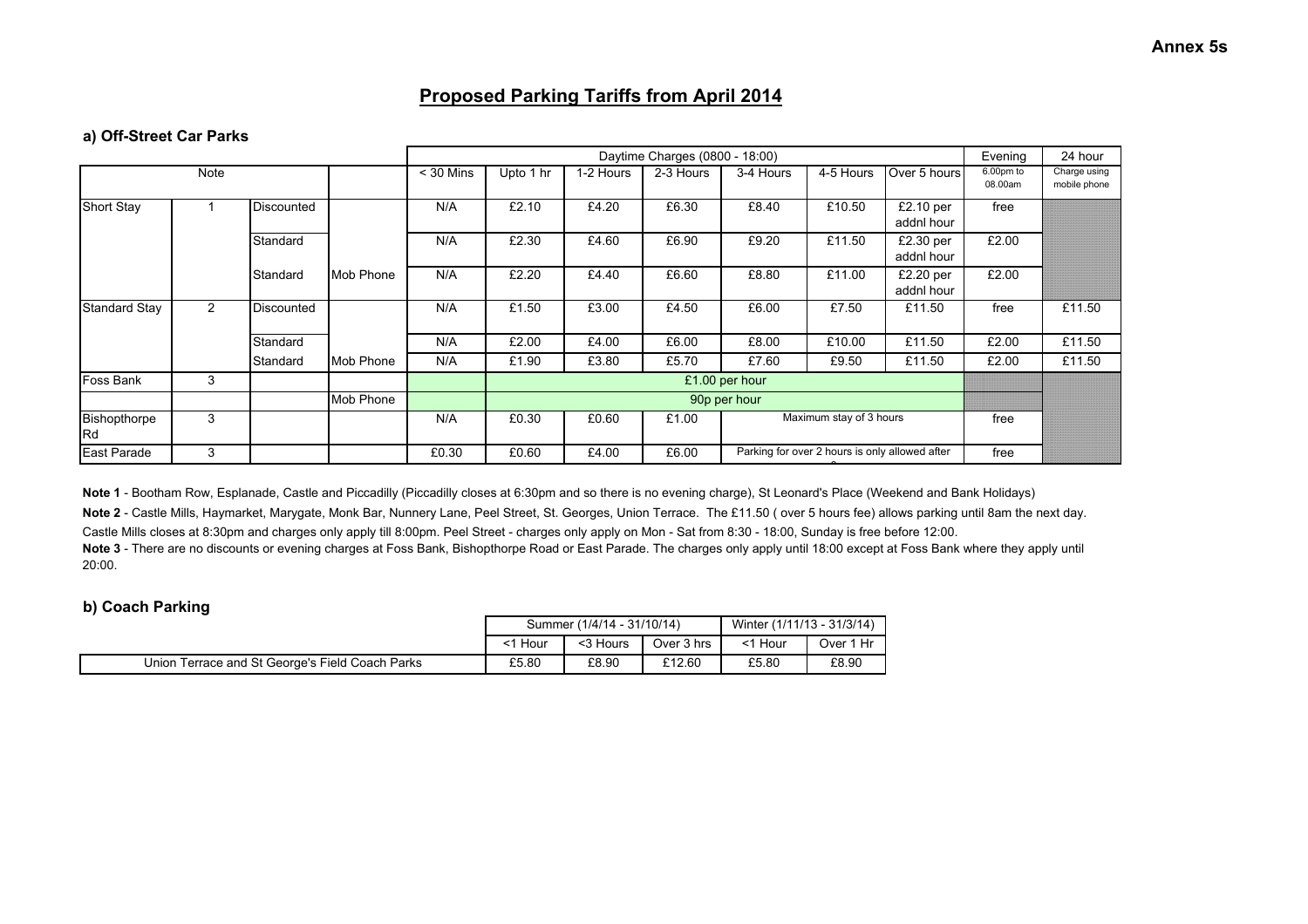### **c) On Street Parking**

|                                       |       |                              |                | Daytime Charges |           |           | Evening                       |                                                                                                                                                                                                                                                                                                                         |
|---------------------------------------|-------|------------------------------|----------------|-----------------|-----------|-----------|-------------------------------|-------------------------------------------------------------------------------------------------------------------------------------------------------------------------------------------------------------------------------------------------------------------------------------------------------------------------|
|                                       |       |                              | $<$ 30 $m$ ins | <1 Hour         | 1-2 Hours | 2-3 Hours | 6.00pm to 08.00am             | Streets Included                                                                                                                                                                                                                                                                                                        |
| <b>Standard Rate</b>                  | 4     | Discounted                   | N/A            | £2.00           | £4.00     | £6.00     | free                          | Carmelite St. Dundas Street, Lawrence Street, Lord<br>Mayor's Walk, North Street, Palmer Lane, Piccadilly,                                                                                                                                                                                                              |
|                                       |       | Standard                     | N/A            | £2.00           | £4.00     | £6.00     | £2.00                         | Skeldergate, Tanner's Moat, Toft Green, Walmgate.                                                                                                                                                                                                                                                                       |
| Micklegate                            | 4 & 5 | Discounted                   | £0.30          | £0.60           | £4.00     | £6.00     | free                          |                                                                                                                                                                                                                                                                                                                         |
|                                       | 4 & 5 | Standard                     | £0.30          | £0.60           | £4.00     | £6.00     | £2.00                         |                                                                                                                                                                                                                                                                                                                         |
| <b>Priory Street</b>                  | 4 & 5 | Discounted                   | N/A            | £2.00           | £4.00     | £6.00     | free                          |                                                                                                                                                                                                                                                                                                                         |
|                                       | 4 & 5 | Standard                     | N/A            | £2.00           | £4.00     | £6.00     | £2.00                         |                                                                                                                                                                                                                                                                                                                         |
| <b>City Centre</b>                    |       | Discounted                   |                |                 |           |           | free                          | Fossgate, Piccadilly, St Deny's Road, The Stonebow,                                                                                                                                                                                                                                                                     |
| Footstreets                           |       | Standard                     |                |                 |           |           | £2.00                         | Walmgate.                                                                                                                                                                                                                                                                                                               |
| Respark<br><b>Shared Use</b><br>Areas |       | Non-Permit<br><b>Holders</b> | N/A            | £0.80           |           |           | Charges<br>Apply 8am -<br>8pm | Bishophill Senior, Clifton, Cromwell Rd, Cumberland St, Garden<br>St, George St, Huntington Rd, Lawrence St, Lead Mill Lane,<br>Lower Friargate, Lower Priory St, Lowther St, Margaret St,<br>Marygate, Park Grove, Penleys Grove St, Queen Anne's Rd, The<br>Crescent, The Mount, Townend St, Union Terrace, Walmgate. |

**Note 4** - There is no discount available on-street except that parking after 6pm is free at discounted rate. Parking for over 2 Hours is only allowed after 3pm

**Note 5** - No charges on Sundays between 8am and 1pm in Micklegate and Priory Street

### **d) On-Street Parking for large vehicles**

|                      | Hours           | $ -$<br>-<br>Hours<br>$\sim$ $\sim$ | 5-12 Hrs | <b>Traders with Permit</b><br>Market |
|----------------------|-----------------|-------------------------------------|----------|--------------------------------------|
| Islands Road<br>-oss | £3.70<br>$\sim$ | £5.80                               | £9.00    | £2.00                                |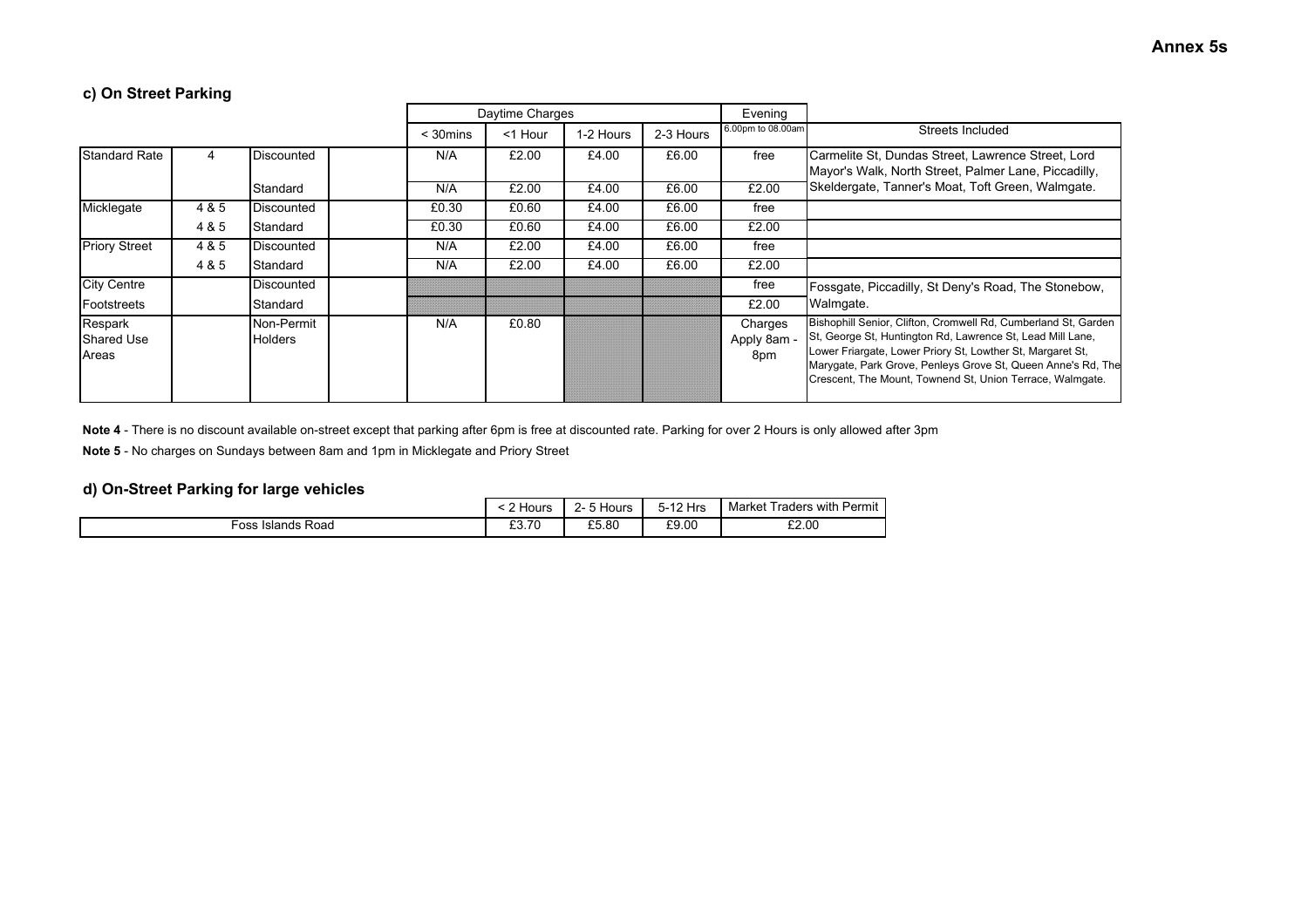### **PARKING SERVICES - SCHEDULE OF SEASON TICKET CHARGES**

|                                       | Charge                                                                                                                    |                                                                 | Charge           |                   |
|---------------------------------------|---------------------------------------------------------------------------------------------------------------------------|-----------------------------------------------------------------|------------------|-------------------|
|                                       | £                                                                                                                         |                                                                 | £                | $\%$              |
|                                       | 995.00<br>497.50                                                                                                          |                                                                 | 995.00<br>497.50 | 0.00%<br>0.00%    |
|                                       |                                                                                                                           |                                                                 |                  |                   |
| Standard rate                         | 130.00<br>55.00                                                                                                           |                                                                 | 130.00<br>55.00  | 0.00%<br>0.00%    |
|                                       |                                                                                                                           |                                                                 |                  |                   |
| Standard rate                         | 52.50<br>22.00                                                                                                            |                                                                 | 52.50<br>22.00   | 0.00%<br>0.00%    |
|                                       |                                                                                                                           |                                                                 |                  |                   |
|                                       | 360.00                                                                                                                    |                                                                 | 360.00           | 0.00%             |
|                                       |                                                                                                                           |                                                                 |                  |                   |
| Standard rate                         | 74.00<br>34.00                                                                                                            |                                                                 | 74.00<br>34.00   | 0.00%<br>0.00%    |
| Standard rate                         | 770.00<br>357.00                                                                                                          |                                                                 | 770.00<br>357.00 | 0.00%<br>0.00%    |
| Standard rate                         | 68.00<br>29.00                                                                                                            |                                                                 | 68.00<br>29.00   | 0.00%<br>0.00%    |
| Standard rate                         | 756.00<br>315.00                                                                                                          |                                                                 | 756.00<br>315.00 | 0.00%<br>0.00%    |
|                                       |                                                                                                                           |                                                                 |                  |                   |
| Standard rate<br><b>Discount Rate</b> | 132.00<br>66.00                                                                                                           |                                                                 | 132.00<br>66.00  | 0.00%<br>0.00%    |
| Standard rate<br><b>Discount Rate</b> | 44.00<br>16.50                                                                                                            |                                                                 | 44.00<br>16.50   | 0.00%<br>0.00%    |
| Standard rate<br><b>Discount Rate</b> | 23.00<br>11.50                                                                                                            |                                                                 | 23.00<br>11.50   | $0.00\%$<br>0.00% |
|                                       | Discount vehicle rate<br>Discount vehicle rate<br>Discount vehicle rate<br>Discount vehicle rate<br>Discount vehicle rate | Standard rate<br>Discount vehicle rate<br>Discount vehicle rate |                  |                   |

Note

Discount vehicle rate means a vehicle 2.7m or less in length OR a low emission vehicle within the DVLA defined BAND A, B or C

\* ie 10 or more purchased at the same time